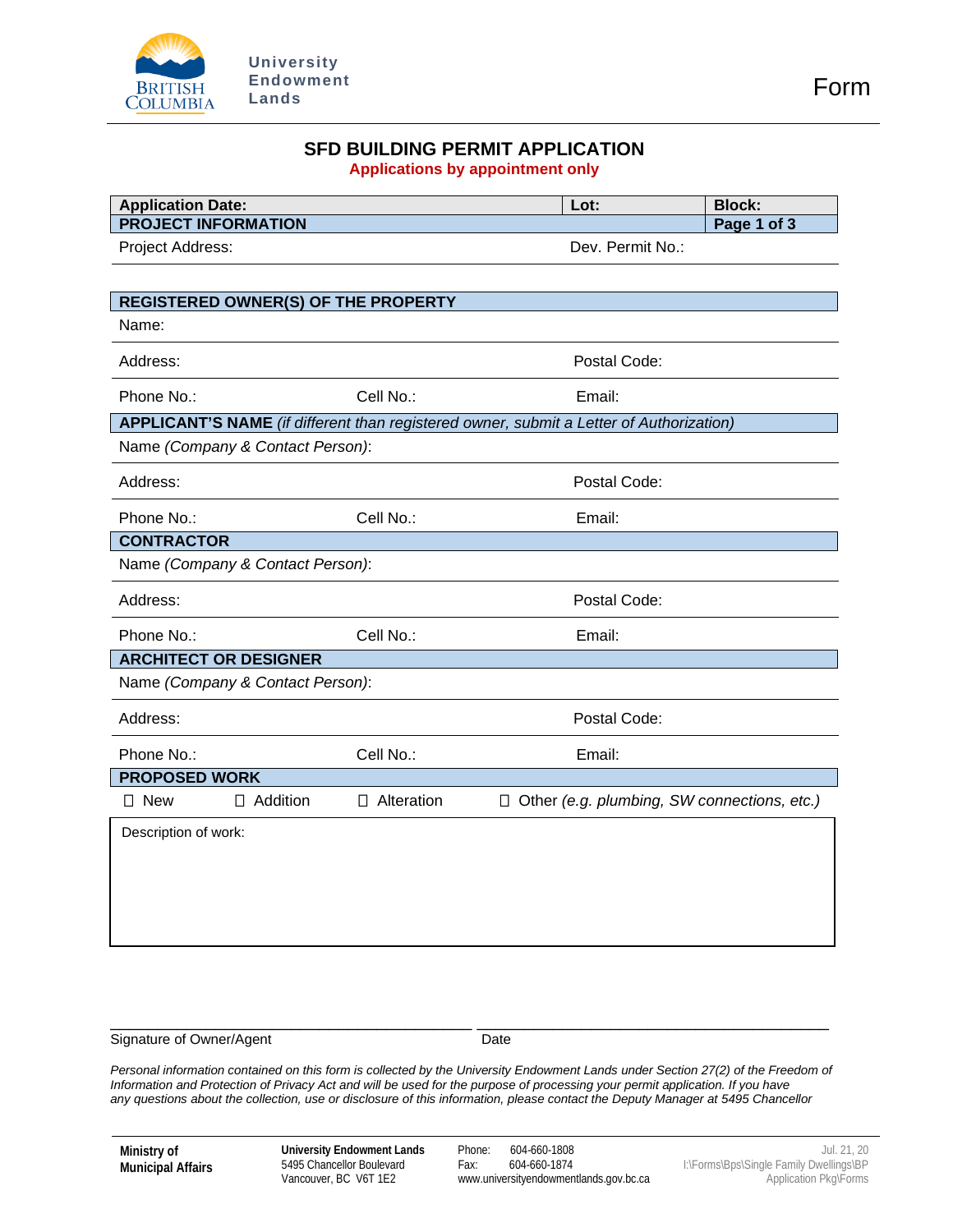

## **BUILDING PERMIT APPLICATION REQUIREMENTS**  SINGLE FAMILY DWELLING UNITS

## Project Address:

## **Applications that do not provide the following information will not be accepted.**

| <b>DOCUMENTS REQUIRED</b><br>Page 2 of 3 |                                                                                                                                                                                                                                                                                                                                        |                  |  |  |  |
|------------------------------------------|----------------------------------------------------------------------------------------------------------------------------------------------------------------------------------------------------------------------------------------------------------------------------------------------------------------------------------------|------------------|--|--|--|
| # of Copies                              | <b>Documents</b>                                                                                                                                                                                                                                                                                                                       | <b>Submitted</b> |  |  |  |
| 1                                        | Building Permit Application completed by the owner or authorized agent.                                                                                                                                                                                                                                                                | $\Box$           |  |  |  |
| $\mathbf{1}$                             | Title Search from the Land Title Office for proof of property ownership or<br>Certificate of Title from BC Online.<br>Documents must be no more than 60 days old, complete with copies of all<br>covenants, easements, rights of way, and any other encumbrances.                                                                      | H                |  |  |  |
| 1                                        | Letter of Authorization if the applicant/agent is not the property owner. (Refer<br>to the Letter of Authorization, form included).                                                                                                                                                                                                    | ⊔                |  |  |  |
| 1                                        | HPO Registration Form which specifies owner builder/contractor (registration<br>number required) or Owner Building Declaration.                                                                                                                                                                                                        | ⊔                |  |  |  |
| 1                                        | Letter of Confirmation signed by the applicant, that the proposed Building<br>Permit plans are consistent with the approved Development Permit plans.<br>(Refer to the Letter of Confirmation, form included).                                                                                                                         | $\blacksquare$   |  |  |  |
| 1                                        | Project Registry of Registered Professionals (RPs) retained who have<br>submitted Letters of Assurance that is signed by the applicant. (Refer to the<br>Project Registry of Registered Professional (RPs), form included).                                                                                                            | ப                |  |  |  |
|                                          | Letters of Assurance from the applicable registered professionals of record.                                                                                                                                                                                                                                                           | $\Box$           |  |  |  |
| 1                                        | Project Cost Breakdown. Include fees of all Registered and/or Design<br>Professionals.                                                                                                                                                                                                                                                 | $\Box$           |  |  |  |
| 1                                        | Plumbing Fixture Count. (Refer to the Plumbing Fixture Count For Plumbing<br>Permit Fee Calculation, form included).                                                                                                                                                                                                                   | $\mathsf{L}$     |  |  |  |
| 1                                        | Hazardous Materials Reporting (HazMat survey). (Refer to the Hazardous<br>Material Reporting, bulletin included).                                                                                                                                                                                                                      | $\Box$           |  |  |  |
| $\mathbf{1}$                             | Section 9.36 Energy Efficiency Requirements effective January 01, 2020,<br>applications for building permits must show compliance with Step 3 of the BC<br>Energy Step Code.                                                                                                                                                           |                  |  |  |  |
|                                          | Submit a BC Energy Compliance Report: Pre-Construction form<br>$\bullet$<br>completed by a Certified Energy Advisor, licensed by Natural                                                                                                                                                                                               |                  |  |  |  |
|                                          | Resources Canada.<br>Submit printed copy of HOT2000 Full House or energy model<br>$\bullet$                                                                                                                                                                                                                                            |                  |  |  |  |
| $\mathbf{1}$                             | Section 9.32 Ventilation Requirements effective December 19, 2014,<br>applications for building permits must show compliance with new requirements<br>to the BC Building Code for ventilation of residential dwelling units. Submit<br>Ventilation Checklist 1 through 4 from the Thermal Environmental Comfort<br>Association (TECA). | $\sqcup$         |  |  |  |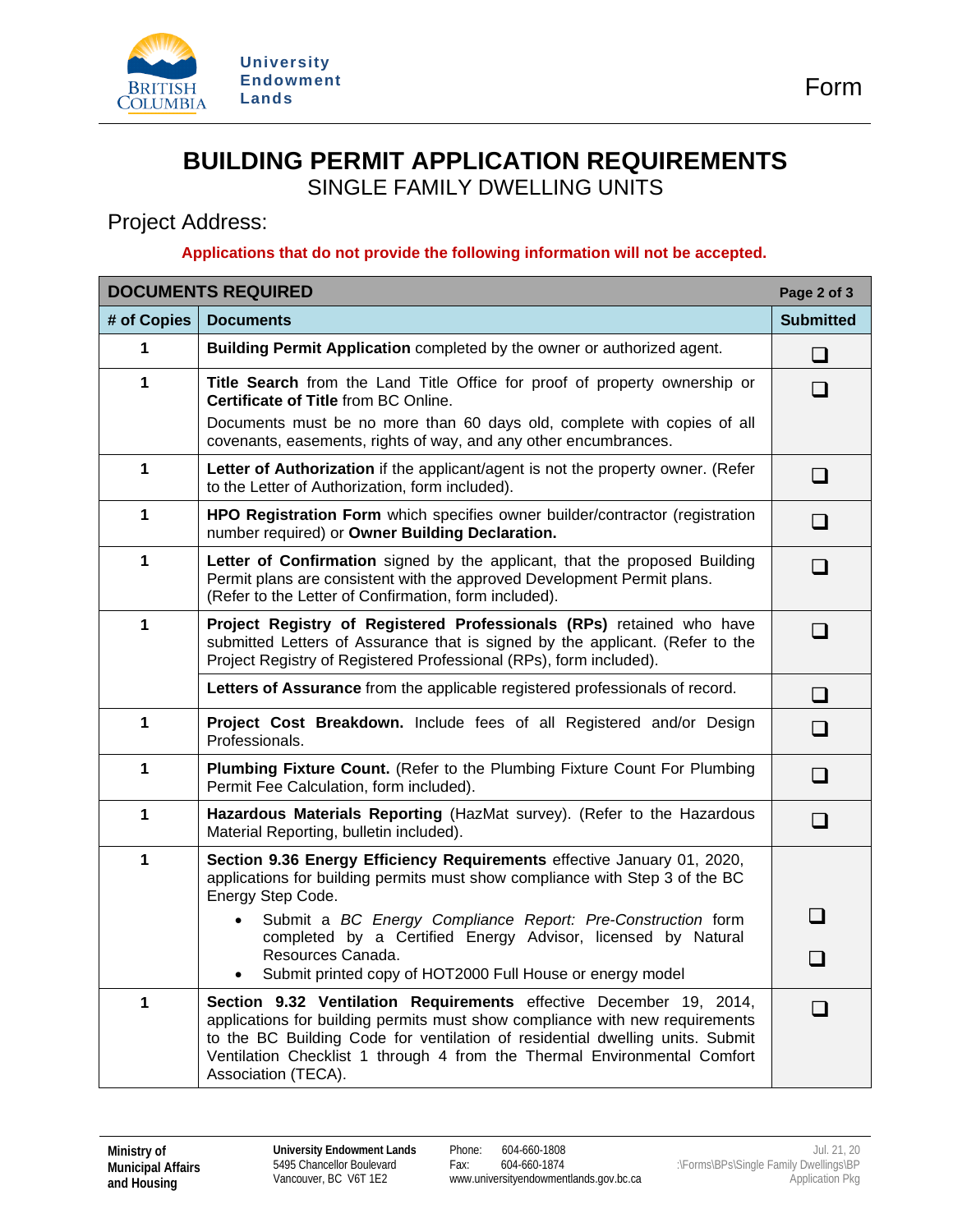

# **BUILDING PERMIT APPLICATION REQUIREMENTS**  SINGLE FAMILY DWELLING UNITS

| <b>DRAWINGS REQUIRED</b><br>Page 3 of 3 |                                                                                                                                                                                                                                                                                                                                                                                                                                                                                                                     |                  |  |  |  |
|-----------------------------------------|---------------------------------------------------------------------------------------------------------------------------------------------------------------------------------------------------------------------------------------------------------------------------------------------------------------------------------------------------------------------------------------------------------------------------------------------------------------------------------------------------------------------|------------------|--|--|--|
| #of Copies                              | <b>Maximum sheet size A1</b><br><b>Drawings</b>                                                                                                                                                                                                                                                                                                                                                                                                                                                                     | <b>Submitted</b> |  |  |  |
| $\mathbf{2}$                            | <b>Survey Plan</b>                                                                                                                                                                                                                                                                                                                                                                                                                                                                                                  |                  |  |  |  |
|                                         | BC Land Surveyor Plan certified by BCLS noting CVD28GVRD Datum.<br>Documents shall be sealed and signed originals. (Refer to the BCLS Survey<br>Requirements checklist included).                                                                                                                                                                                                                                                                                                                                   |                  |  |  |  |
| $\mathbf{2}$                            | <b>Architectural Plans</b>                                                                                                                                                                                                                                                                                                                                                                                                                                                                                          | H                |  |  |  |
|                                         | Site Plan(s) (1/8" scale).<br>$\circ$<br>Floor plans, elevations, and cross sections (1/4" scale).<br>$\circ$<br>Construction assemblies, general notes, and sufficient details to<br>$\circ$<br>demonstrate compliance with the current BC Building Code (BCBC)<br>(E.g. Detail drawings of exterior and interior guards).<br>Height elevations must reference CVD28GVRD Datum.<br>$\circ$<br>(Refer to the Architectural Plan Requirements checklist included).                                                   |                  |  |  |  |
| $\overline{\mathbf{2}}$                 | <b>Landscape Drawings</b>                                                                                                                                                                                                                                                                                                                                                                                                                                                                                           |                  |  |  |  |
|                                         | Landscape drawings shall be consistent with the Development Permit<br>$\circ$<br>application.                                                                                                                                                                                                                                                                                                                                                                                                                       |                  |  |  |  |
| $\mathbf{2}$                            | <b>Structural Drawings</b>                                                                                                                                                                                                                                                                                                                                                                                                                                                                                          |                  |  |  |  |
|                                         | Signed and sealed by a Professional Engineer, as defined by the current<br>$\circ$<br>BCBC, along with the applicable Letters of Assurance.                                                                                                                                                                                                                                                                                                                                                                         |                  |  |  |  |
|                                         | (Note: The specific requirements for Lateral Bracing shall be incorporated.<br>Refer to the Seismic Design For Part 9 Buildings Single and Two Family<br>Dwellings Lateral Bracing Requirements bulletin included).                                                                                                                                                                                                                                                                                                 |                  |  |  |  |
|                                         | Design data for UEL: Vancouver (Granville & 41 Ave) as per BCBC 2018<br>$\circ$<br>Table C-2.                                                                                                                                                                                                                                                                                                                                                                                                                       |                  |  |  |  |
| $\mathbf{2}$                            | <b>Building Envelope Plans and Details</b>                                                                                                                                                                                                                                                                                                                                                                                                                                                                          | H                |  |  |  |
|                                         | Signed and sealed by a Registered Professional, as defined by the current<br>$\circ$<br>BCBC, along with the applicable Letters of Assurance.<br>Details are required showing the material specific to the project: type of<br>$\circ$<br>insulation, cladding, rainscreen, etc.                                                                                                                                                                                                                                    |                  |  |  |  |
| 3                                       | <b>Stormwater Management and Site Drainage Plan (SMP)</b>                                                                                                                                                                                                                                                                                                                                                                                                                                                           |                  |  |  |  |
|                                         | o A stormwater and site drainage layout plan in accordance with the<br>prescriptive requirements of the UEL Stormwater Policy. (Refer to the On-site<br>Stormwater Management policy included).<br>Layout plan to match the scale of the site plan.<br>$\circ$<br>(Note: The construction of a new single-family dwelling may require the installation of<br>new water, storm and sanitary services. The owner is responsible for the cost of the<br>new services which are additional to the building permit fee). |                  |  |  |  |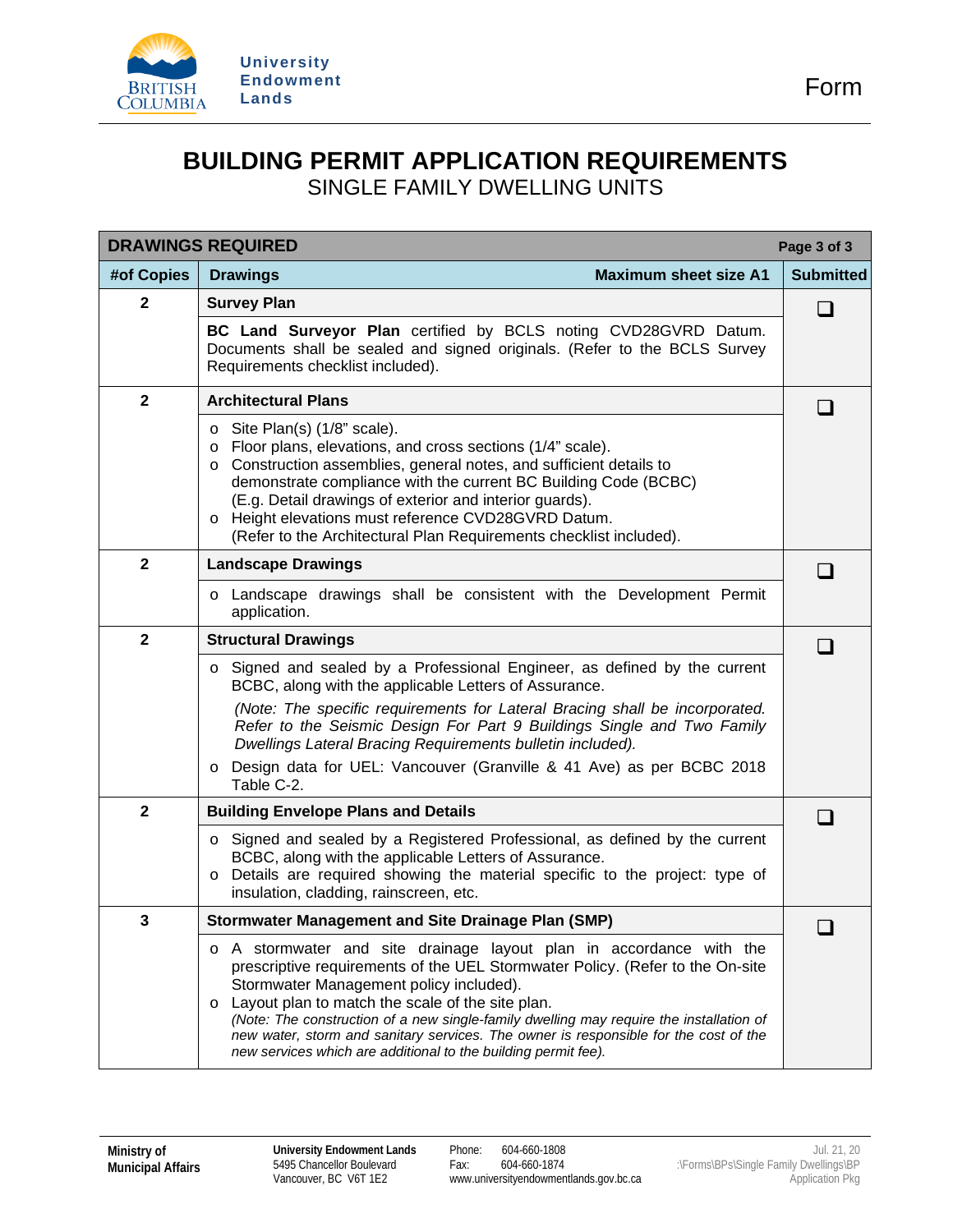

# **LETTER OF AUTHORIZATION**

| I/We   | <b>Print Name/Corporation</b>        | the owner(s)/authorized signatory of the property legally described                                    |
|--------|--------------------------------------|--------------------------------------------------------------------------------------------------------|
|        | <b>Legal Description</b>             | <b>Street Address</b>                                                                                  |
|        | <b>Print Name</b>                    | authorize __________________________________to act as my/our agent for all purposes in relation to the |
|        | application and/or issuance of the   |                                                                                                        |
| ❏      | <b>Development Permit</b>            |                                                                                                        |
| □      | <b>Building Permit</b>               |                                                                                                        |
| $\Box$ | <b>Bylaw Amendment (Rezoning)</b>    |                                                                                                        |
| ⊔      | Subdivision                          |                                                                                                        |
| ப      | Other __________________             |                                                                                                        |
|        | from the University Endowment Lands. |                                                                                                        |

I/we acknowledge the authority of the agent to bind me/us in all matters related to the application and work to be performed under the permit(s). The person signing the permit documents acknowledges that his/her signature is as the agent for the owner and that he/she is authorized to bind the owner, who will be deemed to know of and to understand the contents of these documents. Where the owner or agent is a corporation, the individual signing must have signing authority for the corporation (*a copy of the certificate of incorporation, notice of articles, and director information is required*).

| Signature of Owner/Authorized Signatory           | <b>Print Name</b> |                     | Date (DD/MM/YYYY)     |
|---------------------------------------------------|-------------------|---------------------|-----------------------|
| <b>Owner/Authorized Signatory Mailing Address</b> |                   | <b>Phone Number</b> | <b>E-mail Address</b> |
| <b>Signature of Agent</b>                         | <b>Print Name</b> |                     | Date (DD/MM/YYYY)     |
|                                                   |                   | <b>Phone Number</b> | <b>E-mail Address</b> |
| <b>Signature of Witness</b>                       | <b>Print Name</b> |                     | Date (DD/MM/YYYY)     |
|                                                   |                   |                     | <b>Phone Number</b>   |

*The University Endowment Lands reserves the right to request proof of identity for any reason as it relates to the Letter of Authorization. Providing false or misleading information is illegal and will be prosecuted to the fullest extent of the law.*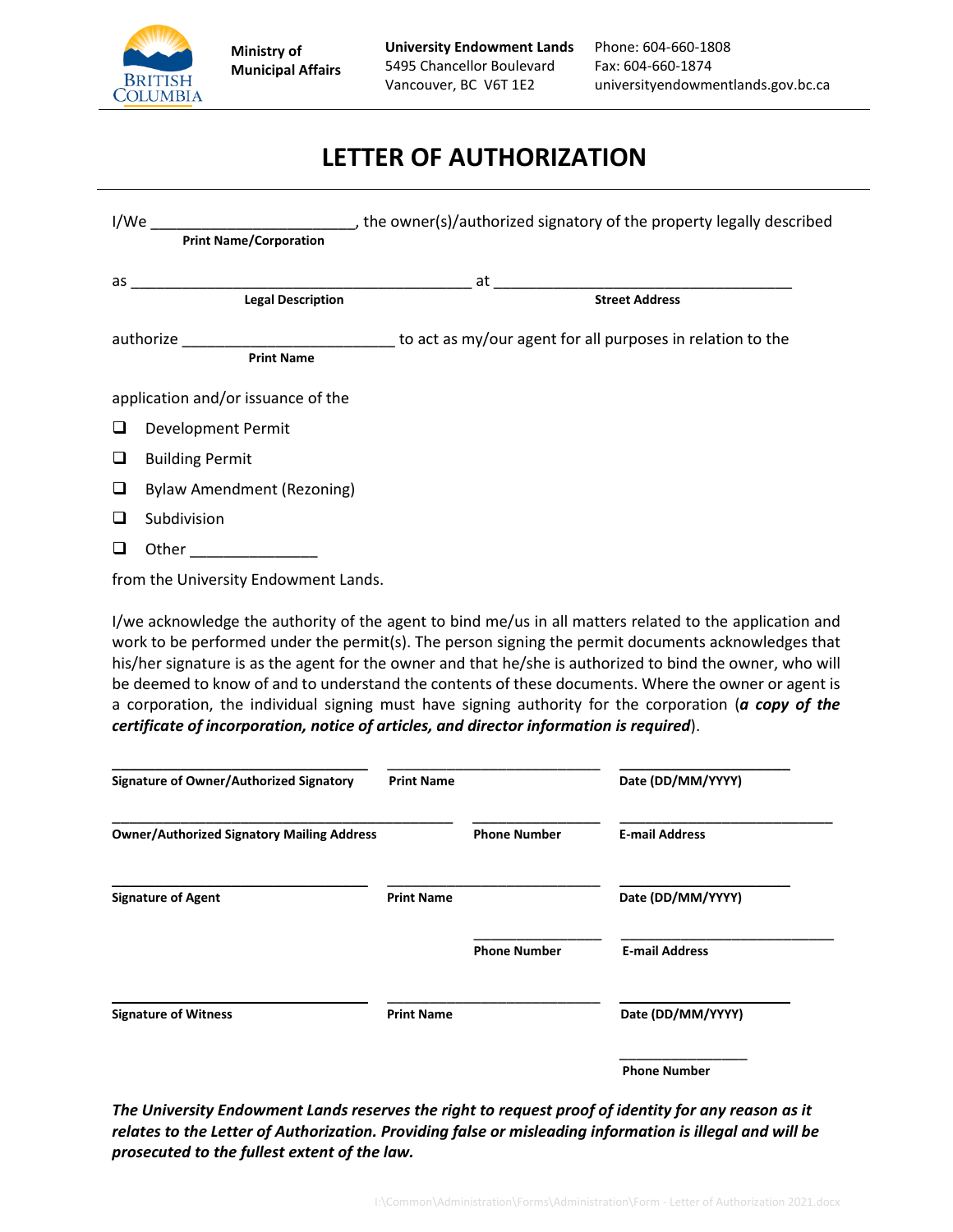

# **LETTER OF CONFIRMATION**

Date: \_\_\_\_\_\_\_\_\_\_\_\_\_\_\_\_\_\_\_\_\_\_\_\_\_\_\_\_\_\_\_\_\_\_\_\_\_\_\_\_\_\_\_\_\_

To: **The Manager** University Endowment Lands 5495 Chancellor Boulevard Vancouver, BC V6T 1E2

Re: \_\_\_\_\_\_\_\_\_\_\_\_\_\_\_\_\_\_\_\_\_\_\_\_\_\_\_\_\_\_\_\_\_\_\_\_\_\_\_\_\_\_\_\_

**Civil Address**

 \_\_\_\_\_\_\_\_\_\_\_\_\_\_\_\_\_\_\_\_\_\_\_\_\_\_\_\_\_\_\_\_\_\_\_\_\_\_\_\_\_\_\_\_\_\_\_\_\_\_\_\_\_\_\_\_\_\_\_ **Legal Description**

The purpose of this notification is to confirm that the plans and specifications submitted for the Building Permit pursuant to Section 12 of the *Land Use, Building and Community Administration Bylaw* are consistent with the plans approved for Development Permit no.<br>
<u>
</u>
and that there are no changes from those plans.

Signature of Registered Owner or Agent Print Name **Date** Date

\_\_\_\_\_\_\_\_\_\_\_\_\_\_\_\_\_\_\_\_\_\_\_\_\_\_ \_\_\_\_\_\_\_\_\_\_\_\_\_\_\_\_\_\_ \_\_\_\_\_\_\_\_\_\_\_\_\_\_\_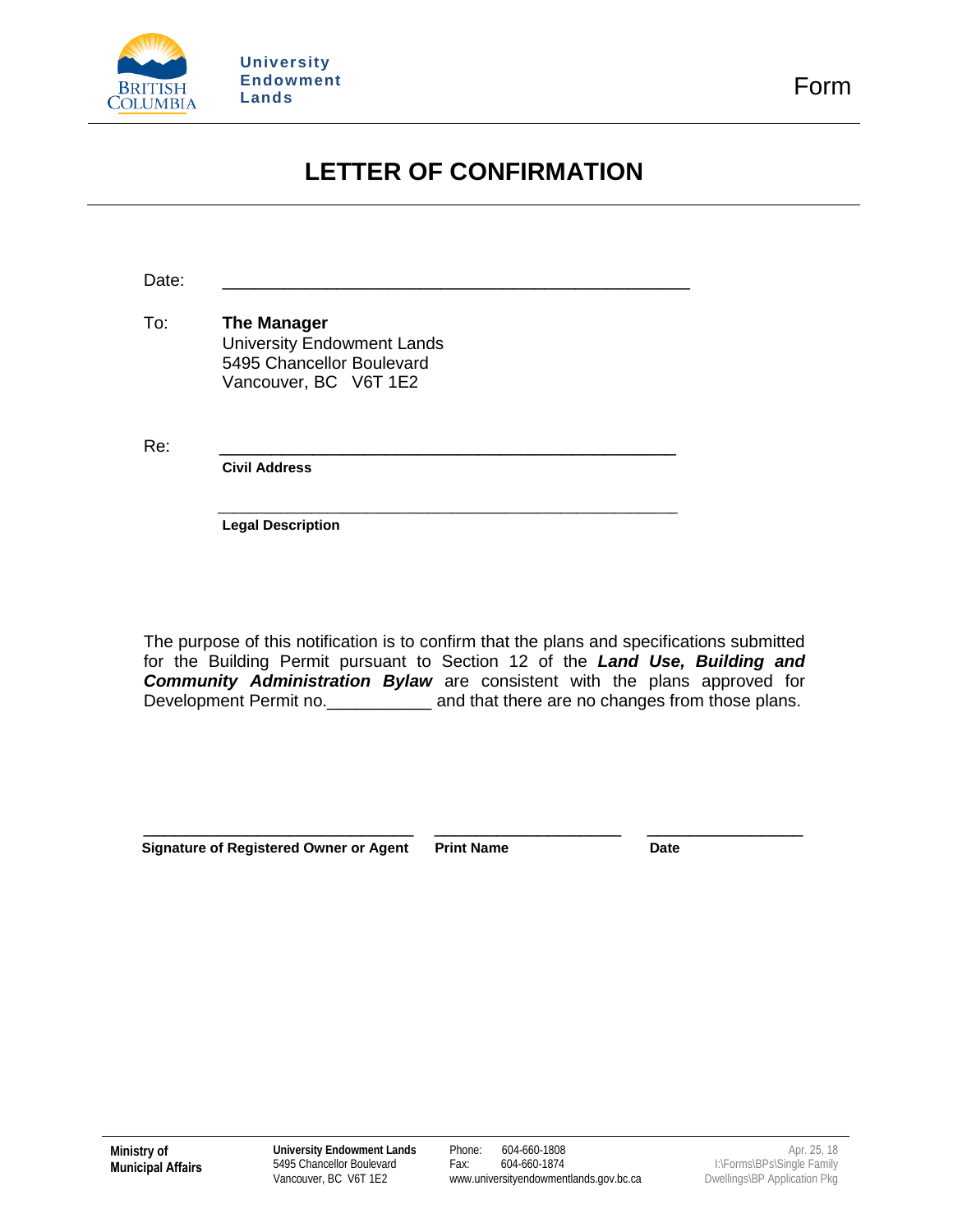

## **PROJECT REGISTRY OF REGISTERED PROFESSIONALS (RPs)**

**Project Address: Date:**

**Property Owner (or Authorized Agent):**

**The LETTERS OF ASSURANCE OF PROFESSIONAL DESIGN AND COMMITMENT FOR FIELD REVIEW** listed below have been submitted for this project. The University Endowment Lands (UEL) is relying on the *Registered Professional's* assurance that their area of responsibility complies with the current BC Building Code.

| <b>DISCIPLINE</b>                         | <b>OFFICE USE</b> |       |  |
|-------------------------------------------|-------------------|-------|--|
|                                           | B                 | $C-B$ |  |
| <b>ARCHITECTURAL</b>                      |                   |       |  |
| <b>STRUCTURAL</b>                         |                   |       |  |
| <b>BLDG ENVELOPE</b>                      |                   |       |  |
| <b>FIRE SUPPRESSION</b><br><b>SYSTEMS</b> |                   |       |  |
| <b>PLUMBING</b><br>(Stormwater Mgmt Plan) |                   |       |  |
| <b>GEOTECH (Temporary)</b>                |                   |       |  |
| <b>GEOTECH (Permanent)</b>                |                   |       |  |
| <b>Other</b>                              |                   |       |  |

It is your responsibility to notify the Building Inspector of any additional Registered Professional*s* that have been retained for the project or of the date any of these *Registered Professional(s)* cease to be retained by you. If any *Registered Professional* ceases to be retained at any time during construction, work on the above project shall stop until such time as:

- (a) a new *Registered Professional* is retained, and
- (b) a new **LETTER OF ASSURANCE OF PROFESSIONAL DESIGN AND COMMITMENT FOR FIELD REVIEW** is filed with the *University Endowment Lands*.

This form must be completed and signed by the applicant and submitted at the time of Building Permit application.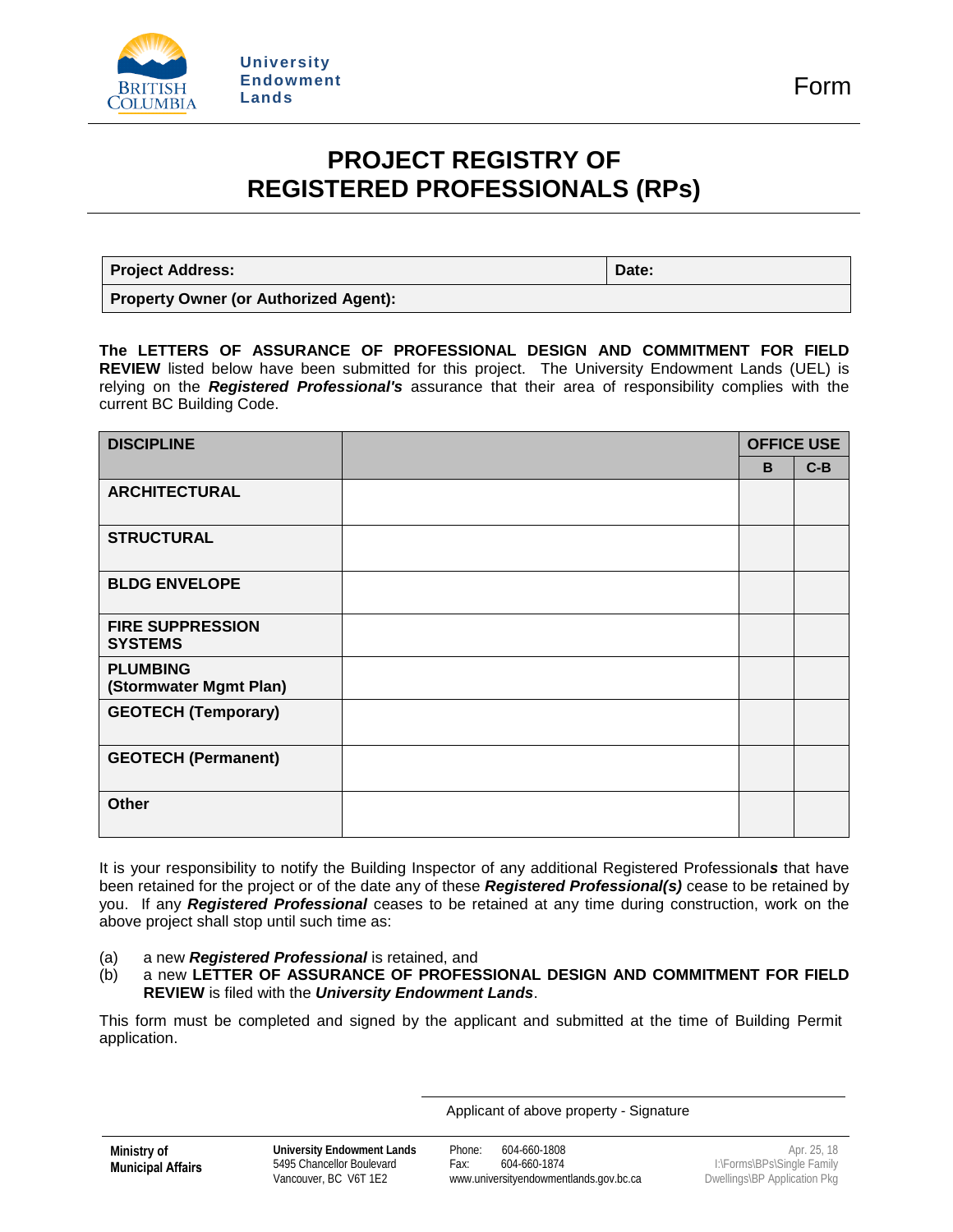

## **PLUMBING FIXTURE COUNT**  FOR PERMIT FEE CALCULATION

| <b>Project Address:</b>                       |  |  |           |                       | <b>Postal Code:</b> |      |
|-----------------------------------------------|--|--|-----------|-----------------------|---------------------|------|
| <b>District Lot:</b><br><b>Block:</b><br>Lot: |  |  | Plan No.: |                       | <b>Roll No.:</b>    |      |
| <b>Registered Owner(s) of the Property</b>    |  |  |           |                       |                     |      |
| Name:                                         |  |  | Phone:    |                       |                     | Fax: |
| Address:                                      |  |  |           |                       |                     |      |
| <b>Contractor</b>                             |  |  |           |                       |                     |      |
| Name:                                         |  |  | Phone:    |                       |                     | Fax: |
| Address:                                      |  |  |           |                       |                     |      |
| <b>Building Use:</b>                          |  |  |           | <b>District Zone:</b> |                     |      |

## **Fixtures**

| Floor           | Water<br>Closet | Wash<br><b>Basin</b> | <b>Bath</b><br>Tub | Shower | <b>Sinks</b> | Automatic<br>Washer | Wash<br><b>Tubs</b> | Dish<br>Washer | Floor<br>Drain | Roof<br>Drain | Other<br><b>Fixtures</b> |
|-----------------|-----------------|----------------------|--------------------|--------|--------------|---------------------|---------------------|----------------|----------------|---------------|--------------------------|
| <b>Basement</b> |                 |                      |                    |        |              |                     |                     |                |                |               |                          |
| First           |                 |                      |                    |        |              |                     |                     |                |                |               |                          |
| Second          |                 |                      |                    |        |              |                     |                     |                |                |               |                          |
| Third           |                 |                      |                    |        |              |                     |                     |                |                |               |                          |
| Fourth          |                 |                      |                    |        |              |                     |                     |                |                |               |                          |
| Fifth           |                 |                      |                    |        |              |                     |                     |                |                |               |                          |
| Sixth           |                 |                      |                    |        |              |                     |                     |                |                |               |                          |
| Roof            |                 |                      |                    |        |              |                     |                     |                |                |               |                          |
| <b>Total</b>    |                 |                      |                    |        |              |                     |                     |                |                |               |                          |

Other Plumbing Work: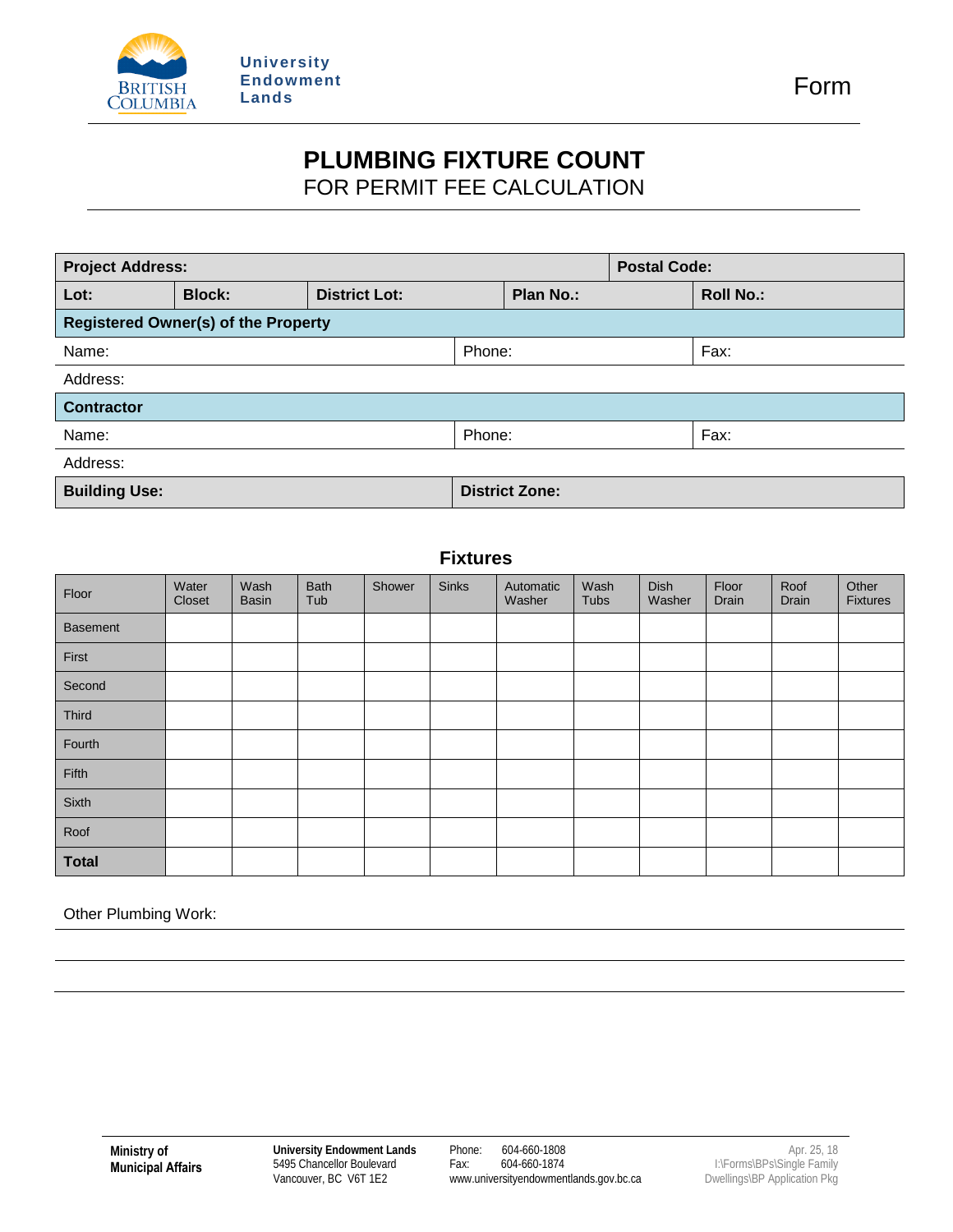

# **HAZARDOUS MATERIALS REPORTING**

### **Purpose**:

The purpose of this bulletin is to inform owners, design professionals and contractors of the WorkSafeBC requirements for hazardous material reporting in accordance with Occupational Health and Safety (OHS) Regulation **20.112** of the OHS Regulation. For the actual regulations, go to:

<http://www2.worksafebc.com/publications/OHSRegulation/Part20.asp#SectionNumber:20.112>

## **Background**:

WorkSafeBC requires a survey for hazardous materials be completed before any demolition work begins, including demolition as part of a renovation. A copy of this survey must be submitted to the University Endowment Lands (UEL) prior to the issuance of a demolition of a building or part of a building.

For renovation work, a UEL Inspector may ask that the Hazardous Materials Survey be produced. If it cannot be produced, the Inspector may stop the inspection to ensure his/her safety and the safety of those around.

Hazardous materials include asbestos, drywall, the contents in aboveground and underground storage tanks, PCBs, abandoned chemicals and others. All hazardous materials **must** be identified, removed and recycled or disposed of prior to demolition of the building in accordance with all relevant regulations. The survey to identify these materials must be completed by a qualified person as defined in the OHS regulation.

## *Note: Depending on the nature and scope of the hazardous materials, a building permit may be required for this pre-demolition work.*

Documentation that provides evidence these materials have been identified, removed and disposed of properly is required to be kept for a six month period and produced upon request. This documentation may include, but is not limited to, surveys, clearance letters, receipts and waste manifests. Information provided by the survey will be placed in the UEL's files and will be subject to the Freedom of Information and Protection of Privacy Act.

## **Failure to remove hazardous materials or provide documentation upon request may result in a STOP WORK ORDER or further action taken by the UEL and/or WorkSafe BC.**

If you have any questions, please contact the Building Department at 604-660-1808 or WorkSafeBC at 604-276-3100.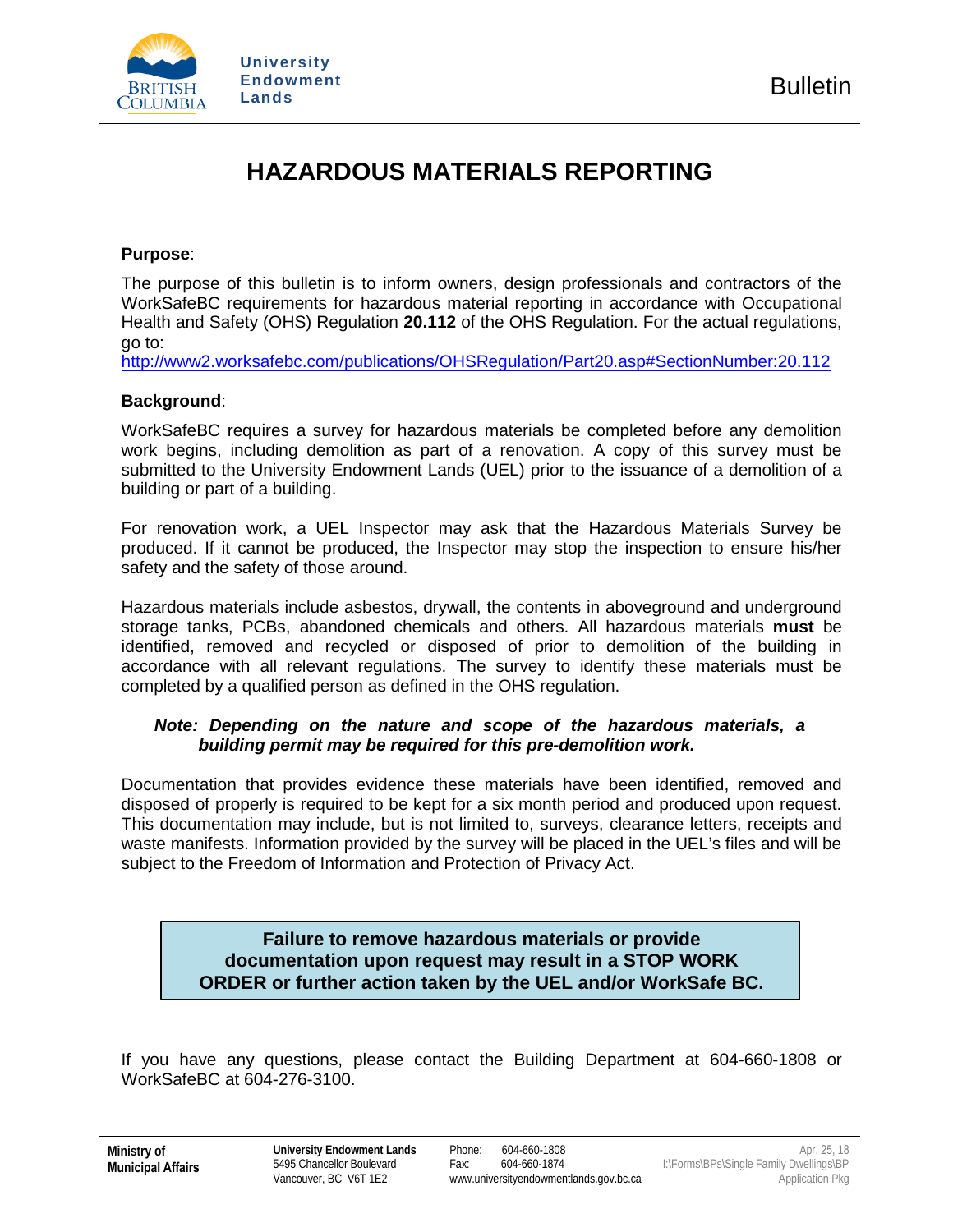

## **2018 BC BUILDING CODE PART 9.36 – ENERGY EFFICIENCY**  BUILDING PERMIT SUBMISSION REQUIREMENTS

**Purpose**:

The following requirements apply to all Building Permits submissions on or after December 20, 2018. Proof of compliance with 9.36 shall conform to the following:

## **9.36 Energy Efficiency Compliance Paths**

Building Permit submissions must demonstrate compliance with one of the following methods. The drawings must clearly indicate which path has been chosen and how compliance has been achieved.

## **A. COMPLIANCE PATHWAYS (Choose one):**

- 
- 
- 
- 

1. ☐ Prescriptive: 9.36.2 – 9.36.4 (Complete Section B) 2. ☐ Prescriptive & Trade-offs: 9.36.2 to 9.36.4 (Complete Sections B & C) 3. ☐ Performance: 9.36.5 (Complete Sections B & D) 4. ☐ NECB 2011 (Complete Sections B & D)

## **B. DRAWING SUBMISSION REQUIREMENTS:**

## **All Compliance Pathways:**

 $\Box$  Envelope section drawing(s) that indicate:

- The *Effective Thermal Resistance (RSI)* values for assemblies for all Exterior Opaque Building Assemblies.
- Calculations showing how the minimums have been met or exceeded as found in Tables 9.36.2.6.A./ B. and Table 9.36.2.8.A./B.
- $\Box$  Window section drawing(s) that indicate:
	- The *Overall Thermal Transmittance* (*U-Value)* for all Fenestration, Doors and Skylights.
	- Indicate if values "Meet", "Do not meet" or "Exceed the minimum prescriptive" of Tables 9.36.2.7. A. /B. /C.
- $\Box$  Drawing(s) that indicate:
	- The *Performance Rating* and *Energy Source* for all Space-heating, Space-cooling and Service Hot Water Systems. Prescriptive requirements are found in Table 9.36.3.10 and Table 9.36.4.2.

## **Pathway 3 (Performance):**

 $\Box$  Drawing(s) that indicate the corresponding areas (in m<sup>2</sup>) of each wall, window and door Assembly Type, the Solar Heat Gain Coefficient (SHGC) of each window and the ratio of total vertical fenestration and door area to gross wall area.

## **Pathway 4 (NECB-2011):**

- ☐ For applications following the **prescriptive/trade-off paths** for NECB 2011, provide a summary comparing the Code required insulation/thermal transmittance values with the proposed assemblies for all building envelope components;
- ☐ For application following the **performance/energy modelling path** for NECB 2011, submit the energy model summary. The summary must indicate the input and output values; and
- ☐ The above summaries must be signed and sealed by a **Registered Professional**.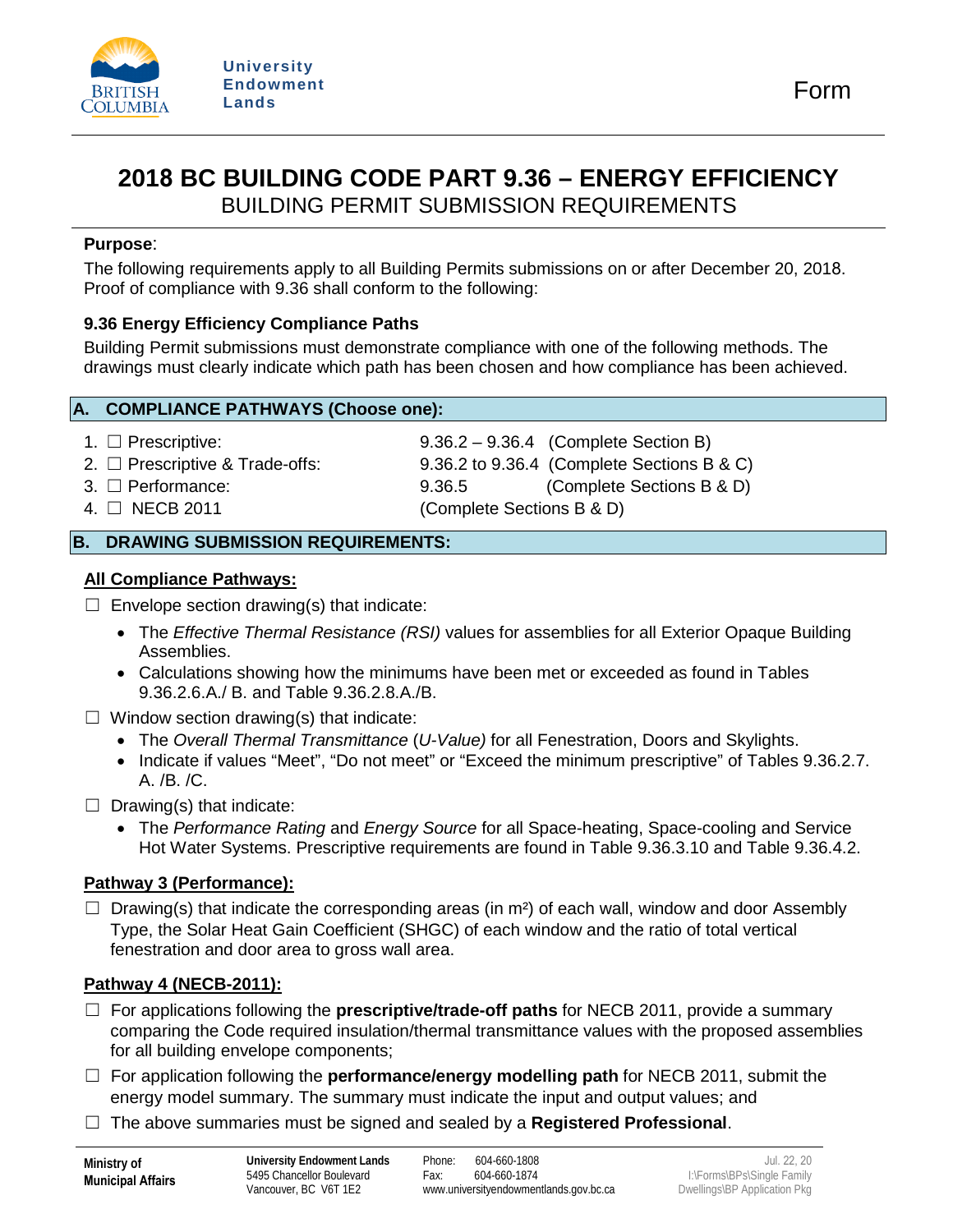#### **C. PRESCRIPTIVE & SIMPLE TRADE-OFF**

9.36.2.11 Compliance: ☐ 9.36 Trade-off completed and attached (**see example below**) NECB-2011 Compliance □ NECB-2011 Trade-off documentation attached

| <b>ABOVE-GROUND –</b><br><b>WALLS &amp; JOIST TYPE ROOFS</b> |                               |                      | <b>REFERENCE VALUES</b>  |              |                       | <b>PROPOSED VALUES</b> |
|--------------------------------------------------------------|-------------------------------|----------------------|--------------------------|--------------|-----------------------|------------------------|
|                                                              | Assembly name                 | н<br>(Area in $m2$ ) | $R_R$<br>(Effective RSI) | $A \div R_R$ | Rр<br>(Effective RSI) | $A + R_P$              |
|                                                              | Attic $- R1$                  | 200                  | 6.91                     | 28.94        | 9.23                  | 21.67                  |
| $\mathcal{P}$                                                | <b>Fxterior Wall - W1</b>     | 40                   | 2.78                     | 14.39        | 1.70                  | 23.53                  |
| 3                                                            |                               |                      |                          |              |                       |                        |
|                                                              | <b>DOES TRADE-OFF COMPLY?</b> | No                   | <b>TOTAL</b>             | 43.33        | <b>TOTAL</b>          | $*$ 45.20              |

**\* This value must be equal to or lesser than Reference Value in order to comply.**

| OTHER ABOVE-GROUND OPAQUE<br><b>ASSEMBLIES</b> |                        |                           | <b>REFERENCE VALUES</b> |           | <b>PROPOSED VALUES</b> |           |
|------------------------------------------------|------------------------|---------------------------|-------------------------|-----------|------------------------|-----------|
| Assembly name                                  |                        |                           | $R_R$                   | $A + R_R$ | Rь                     | $A + R_P$ |
|                                                |                        | (Area in m <sup>2</sup> ) | (Effective RSI)         |           | (Effective RSI)        |           |
|                                                | Attic $- R1$           | 200                       | 6.91                    | 28.94     | 9.23                   | 21.67     |
| 2                                              | Exterior Wall - W1     | 40                        | 2.78                    | 14.39     | 24                     | 16.67     |
| 3                                              |                        |                           |                         |           |                        |           |
|                                                | DOES TRADE-OFF COMPLY? | Yes                       | <b>TOTAL</b>            | 43.33     | TOTAL                  | 38.34     |

**\* This value must be equal to or lesser than Reference Value in order to comply.**

#### **D. PERFORMANCE MODELLING**

9.36.5 Compliance: □ □ House Performance Report Attached

NECB-2011 2.2.2.8 Compliance: □ NECB-2011 Modelling Report Attached

For both paths above, submit an energy model summary indicating the energy input and output values and (the summary must be signed by a *Registered Professional*).

### **E. APPLICANT'S CONFIRMATION OF COMPLIANCE PATHWAY**

*I, the undersigned, has produced and/or reviewed the above-mentioned project with the Compliance Pathway indicated in the Project Details, created based on the project's design as provided by the Designer of Record. The undersigned has verified that the project complies with the Compliance Pathway, as detailed in Section 9.36 of the 2018 BC Building Code.* 

| Signature:       |              |  |
|------------------|--------------|--|
| Name (print):    | Date signed: |  |
| Phone #:         | E-mail:      |  |
| Company name:    |              |  |
| Company address: |              |  |

*For more information on the new energy efficiency requirements of 9.36, see the following link: [www.housing.gov.bc.ca/building/green/energy/index.htm](http://www.housing.gov.bc.ca/building/green/energy/index.htm)*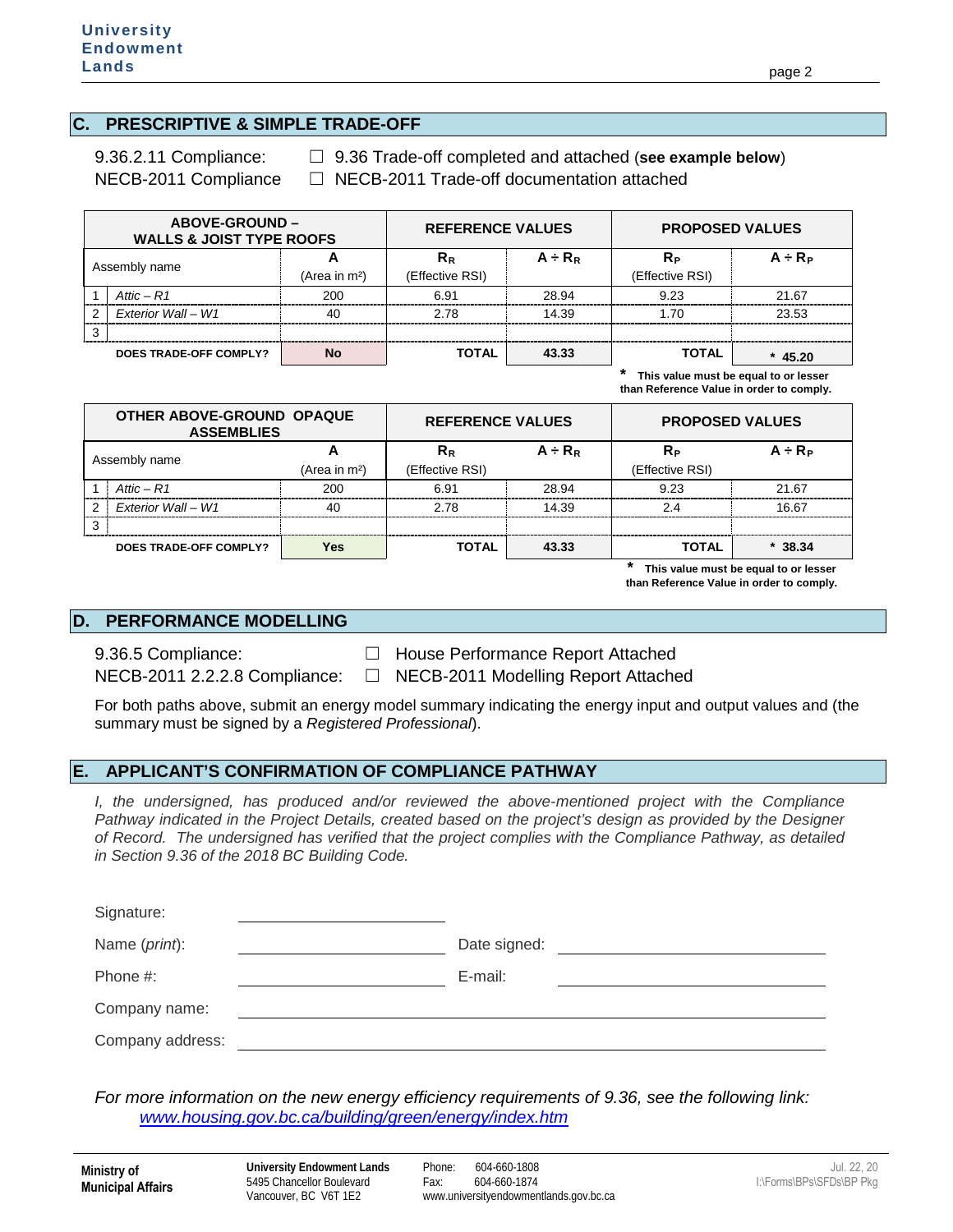

## **Purpose**:

The purpose of this bulletin is to update owners, designers, and builders about the University Endowment Lands' (UEL) BC Energy Step Code (Step Code) requirements.

## **Background**:

The Step Code is an amendment to the BC Building Code that provides a performance-based path intended to support a market transformation from current energy efficiency requirements to net zero energy ready buildings by 2032. The path to net zero energy ready buildings is set out through a series of increasingly stringent requirements for energy use, thermal energy demand, and airtightness identified as Steps 1-5 in the Step Code and the UEL has committed to taking these incremental steps as a part of its overarching commitments to improving energy efficiency in the built environment.

- January 1<sup>st</sup>, 2019: applicants required to achieve an airtightness of 3.0 ACH  $\omega$  50Pa or less.
- July 1st, 2019: implemented Step 2 of the Step Code.
- **January 1, 2020: implemented Step 3** of the Step Code which includes a blower door test requirement to achieve air leakage of 2.5 ACH @ 50Pa or less to determine a home's airtightness.

## **Application:**

In support of the transformation from current energy standards to net zero by 2032, all Building Permit applications for new single-family homes applied for on or after January 1, 2020 are required to achieve air leakage of 2.5 ACH @ 50Pa or less. This airtightness standard is recognized in Step 3 of the Step Code requirements. In addition, Building Permits applied for on or after January 1, 2020 must meet the remaining performance requirements of Step 3; this requires the submission of additional information at the time of Building Permit application and additional requirements at the time of Final Inspection.

## **Additional Required Building Permit Documents:**

- BC Energy Compliance Report: Pre-Construction form completed by a Certified Energy Advisor, licensed by Natural Resources Canada.
- Printed copy of HOT2000 Full House report.
- Printout of an email from the Energy Advisor's Service Organization acknowledging receipt of the "p-file" corresponding to the HOT2000 Full House Report or if using a Registered Professional in place of an Energy Advisor (sometimes the EA is also a RP), submit electronic copy of the building energy model (provided on USB flash drive) instead.
- For each Energy Advisor, a copy of a valid certificate of insurance for no less than \$2 million of general liability insurance and \$1 million in errors and omissions insurance or if using a Registered Professional then provide Schedules along with a certificate of insurance.
- Plan drawings clearly showing all energy efficiency upgrades noted in Section B of the BC Energy Compliance Report: Pre-Construction form. List all Section B upgrades on the front sheet of plan drawings.

Link to the Pre-Construction form: [http://energystepcode.ca/app/uploads/sites/257/2019/03/BCESC-](http://energystepcode.ca/app/uploads/sites/257/2019/03/BCESC-Compliance-Report_PreConstruction_Effective-20181210.pdf)[Compliance-Report\\_PreConstruction\\_Effective-20181210.pdf](http://energystepcode.ca/app/uploads/sites/257/2019/03/BCESC-Compliance-Report_PreConstruction_Effective-20181210.pdf)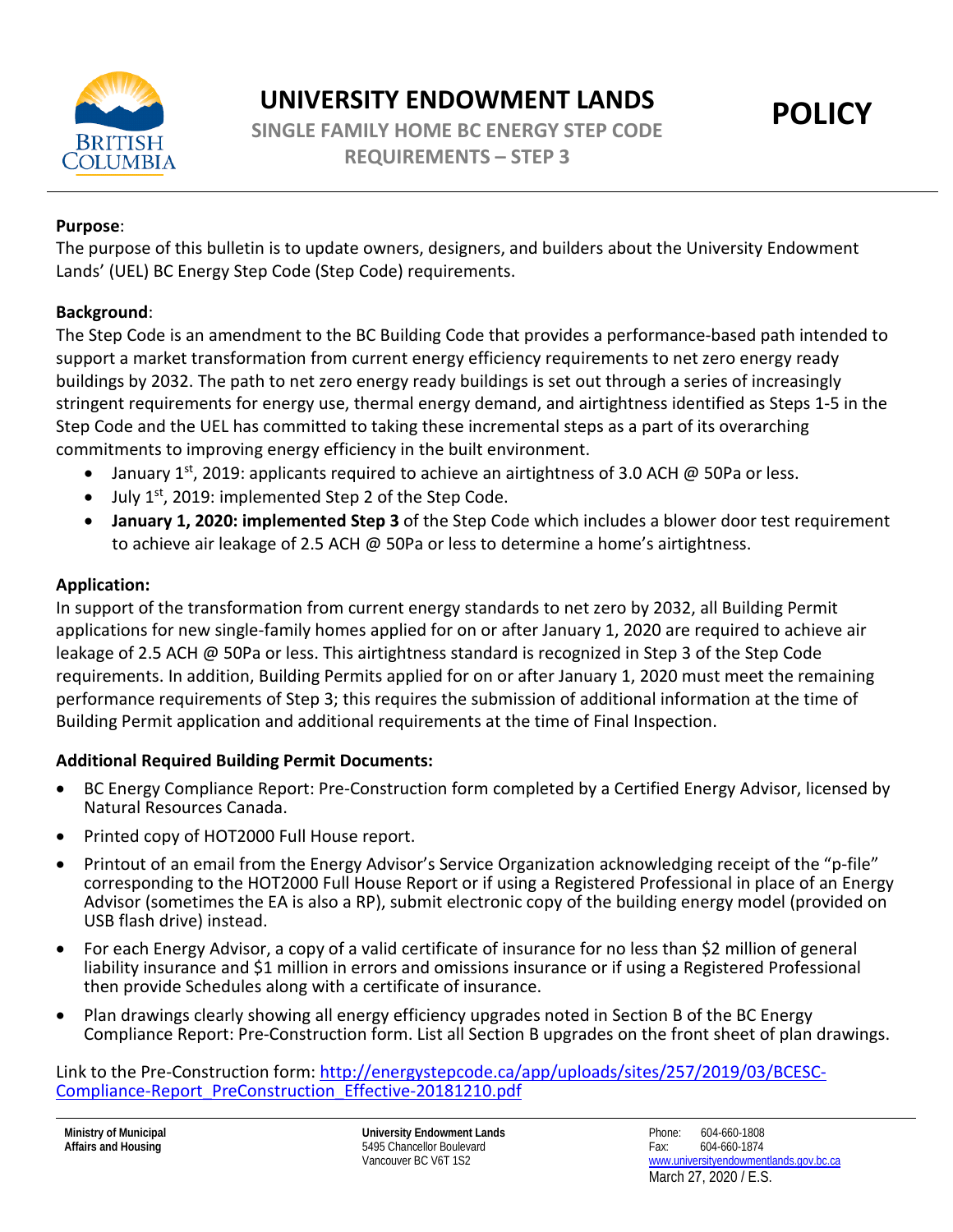## **Blower Door Test Requirement:**

A blower door test requirement to achieve air leakage of 2.5 ACH @ 50Pa or less to determine the home's airtightness will be implemented and administered at the Mid- Construction (pre-drywall) stage:

- At the Mid-Construction (pre-drywall) stage, the builder will be required to do a mid-construction blower door test once the air tightness layer has been installed. This allows for corrective action to be taken to remedy problems and to improve the airtightness of the building envelope before the final blower door test.
- Submit a Mid-Construction form, completed by the Energy Advisor or Registered Professional, indicating pre-drywall blower door test results and verification of all building energy efficiency upgrades.
- If 2.5 ACH @ 50Pa is not achieved on the first test, the UEL building inspection cannot proceed. The project must reduce air leakage and clearly noted on the Mid-Construction report how this will be achieved before final inspection.

Link to the Mid-Construction form: [http://energystepcode.ca/app/uploads/sites/257/2019/08/Mid-](http://energystepcode.ca/app/uploads/sites/257/2019/08/Mid-Construction-BC-Standard-Verification-Report.pdf)[Construction-BC-Standard-Verification-Report.pdf](http://energystepcode.ca/app/uploads/sites/257/2019/08/Mid-Construction-BC-Standard-Verification-Report.pdf)

## **Requirements before Final Inspection:**

• Post Construction (Occupancy) blower door test conducted by a Certified Energy Advisor or a Registered Professional.

## **Requirements at Final Inspection:**

- A BC Energy Compliance Report: As-Built form, completed by the Energy Advisor or Registered Professional, indicating post-construction blower door test results and verification of all building energy efficiency upgrades.
- A revised electronic copy of the energy model for each building as constructed. Note that the postconstruction blower door test result must be used in the energy model.
- EnerGuide Rating System, Passive House Certification or other home energy label, affixed on or near the electrical panel.

Link to the As-Built form: [http://energystepcode.ca/app/uploads/sites/257/2019/03/BCESC-Compliance-](http://energystepcode.ca/app/uploads/sites/257/2019/03/BCESC-Compliance-Report_AsBuilt_Effective-20181210.pdf)[Report\\_AsBuilt\\_Effective-20181210.pdf](http://energystepcode.ca/app/uploads/sites/257/2019/03/BCESC-Compliance-Report_AsBuilt_Effective-20181210.pdf)

\_\_\_\_\_\_\_\_\_\_\_\_\_\_\_\_\_\_\_\_\_\_\_\_\_

Jonn Braman, Manager University Endowment Lands

 $\overline{\phantom{a}}$ 

Kamelli Mark, Deputy Manager University Endowment Lands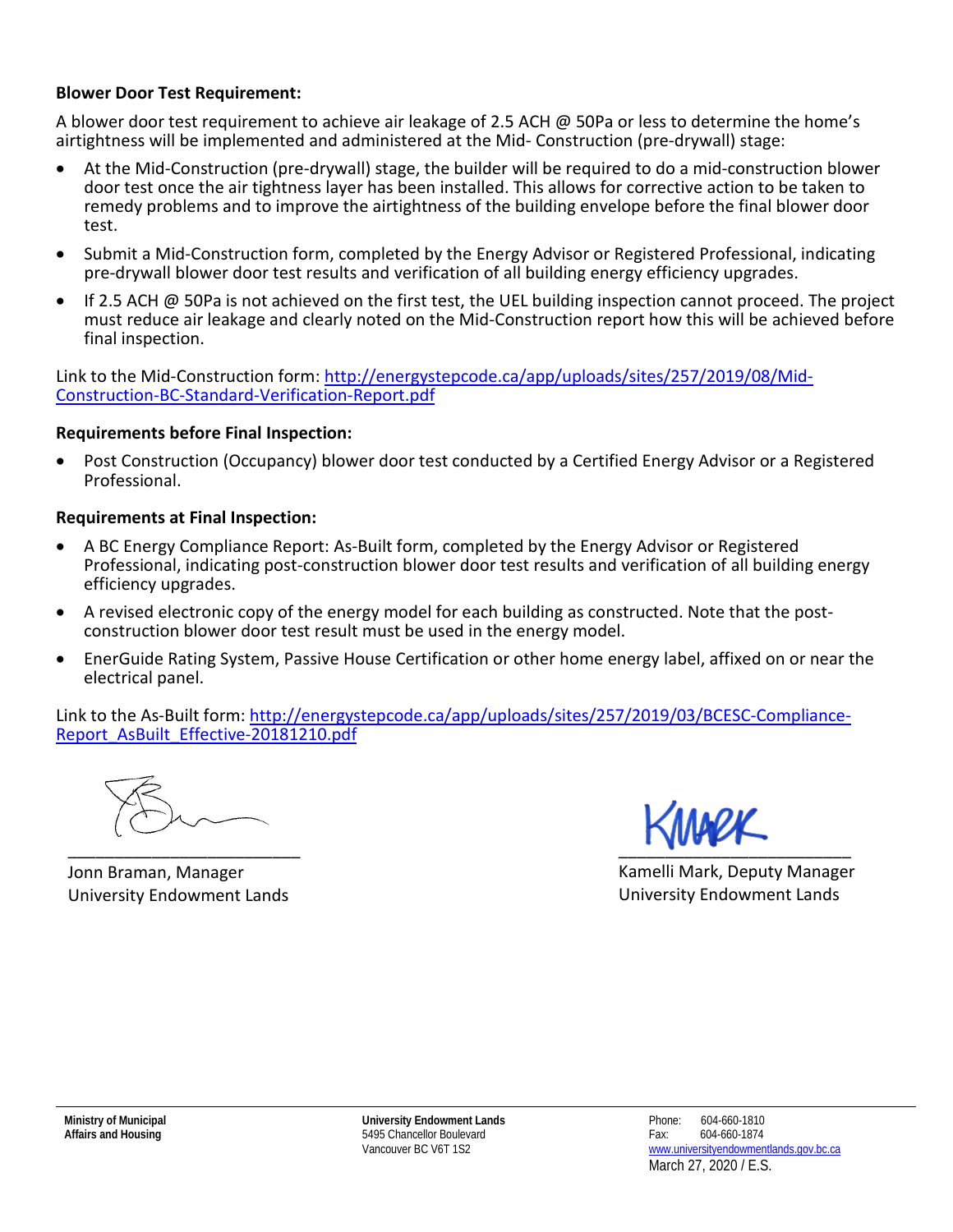

# **BCLS SURVEY REQUIREMENTS**

Two (2) copies of the original survey plans signed and sealed by a BC Land Surveyor must be submitted for all development permit and building permit applications.

A list of survey control monument locations and their respective geodetic elevation values are available of the University Endowment Lands (UEL) office.

The following information must be shown on the survey plan:

- **CVD28GVRD Datum** is referenced;
- $\Box$  Civic address of the subject property;
- $\Box$  PID and legal description of the subject property;
- $\Box$  Verification of lot size and dimensions;
- $\Box$  Existing grades at all corners of the property;
- $\Box$  General topography of the property with sufficient grades throughout the site;
- Existing grades of adjacent property(ies) at regular intervals, approximately 10 feet into the neighbouring sites;
- $\Box$  Finished grades of all the existing buildings shown at all the corners;
- $\Box$  Roof and floor elevations of existing principal building;
- $\Box$  Location of all existing buildings. Indicate where building setbacks are taken from (i.e., foundation wall, exterior siding, etc.);
- $\Box$  Location and roof elevations of adjacent houses;
- $\Box$  Location of lanes, easements, and rights-of-way;
- $\Box$  Location of existing driveways and width at property line;
- $\Box$  Location of boulevard trees, fire hydrants, water meters, streetlights, etc.;
- $\Box$  Location of any existing significant landscaping (large trees, hedges, etc.) as reference for new landscape designs;
- $\Box$  Existing and proposed grades at top and bottom of retaining walls; and
- $\Box$  Outline of proposed buildings plotted on the survey plan with finished and natural grades shown at the building corners.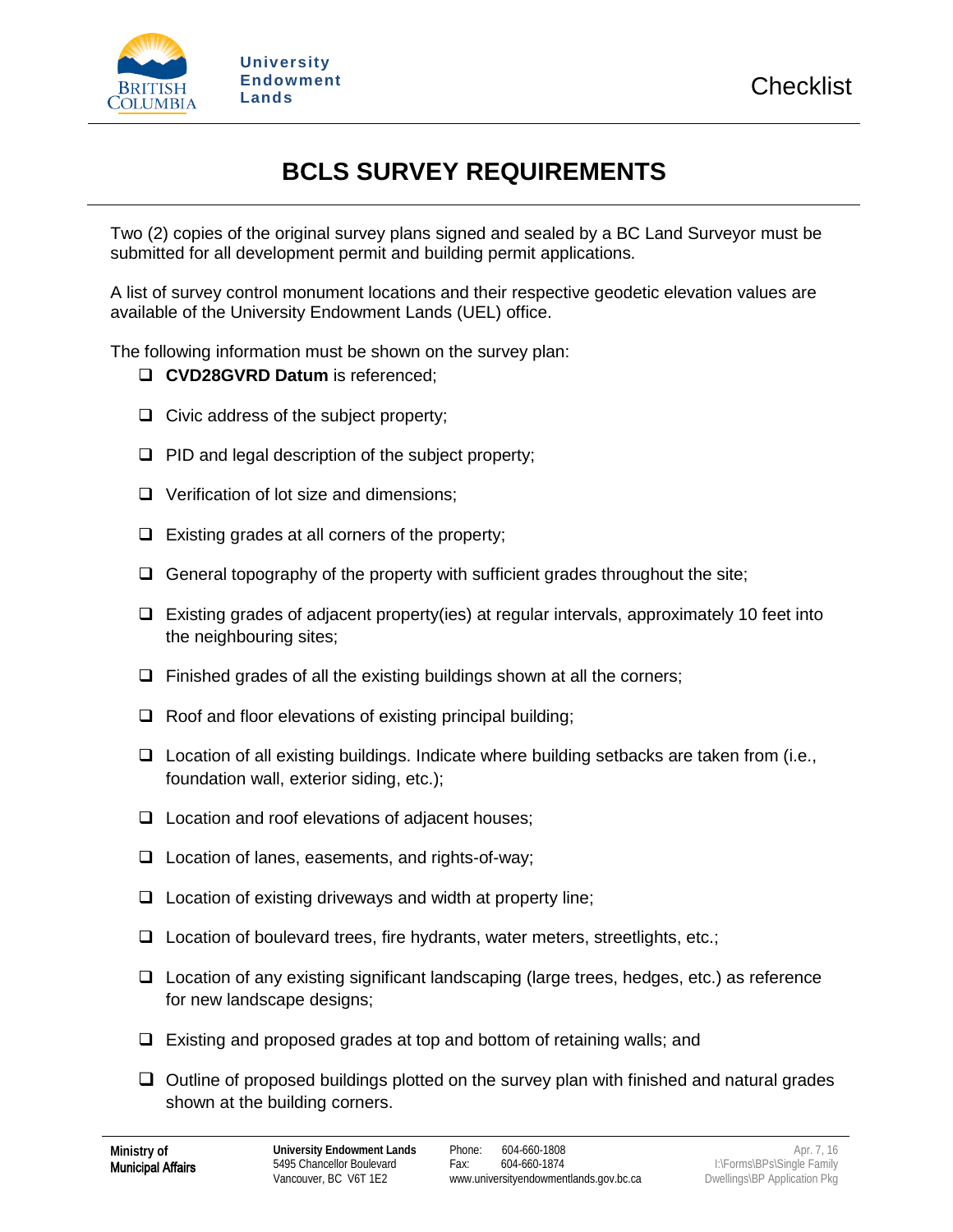

# **ARCHITECTURAL PLAN REQUIRMENTS**  FOR BUILDING PERMIT SUBMISSION

The applicant must submit 2 complete sets of architectural plans as part of the building permit application. Incomplete submissions or those with insufficient detail will not be accepted.

*Note: Additions, alterations and accessory buildings may require less detail and information. However, all pertinent information to the construction of such will be required on the BP plans.*

Building Permit Applications must comply with and reference the current BC Building Code. Include each of the following items and *check each box for completion of the item*.

## **1. Survey (1/8" = 1'-0")**

2 sealed originals are required

## **2. Site Plan (1/8" = 1'-0")**

|  | 2. Site Plan $(1/8" = 1'-0")$                                                                                                              |
|--|--------------------------------------------------------------------------------------------------------------------------------------------|
|  | Designer's name, address and contact information                                                                                           |
|  | North arrow, civic address, legal description, streets and lanes                                                                           |
|  | Covenants, easements and rights-of-way                                                                                                     |
|  | <b>Building Code reference</b>                                                                                                             |
|  | Zoning summary and floor areas calculations                                                                                                |
|  | Proposed building and accessory building outline. Outermost walls, including the<br>basements or upper floor overhangs, are to be included |
|  | Existing and finished grade elevations at each building corner                                                                             |
|  | Dimension setbacks perpendicular from all property lines to the building(s)                                                                |
|  | Proposed driveway location, access width, slope and area                                                                                   |
|  | All cantilevers and overhangs (including roof overhangs) are to be shown and<br>dimensioned                                                |
|  | All retaining walls are to be shown on the site plan specifying top and bottom elevations                                                  |
|  | Dimension the setbacks from the property lines and adjacent retaining walls                                                                |
|  | 3. Floor Plans (1/4" = 1'-0")                                                                                                              |
|  | Overall building depths and widths of all buildings                                                                                        |
|  | Fully dimensioned, room use and sizes                                                                                                      |
|  | Windows, doors and skylights including the sizes and swings                                                                                |
|  | Plumbing fixtures, appliances and fireplaces                                                                                               |
|  | Type of heating system                                                                                                                     |
|  |                                                                                                                                            |

 $\Box$  Location of smoke alarm and carbon monoxide detectors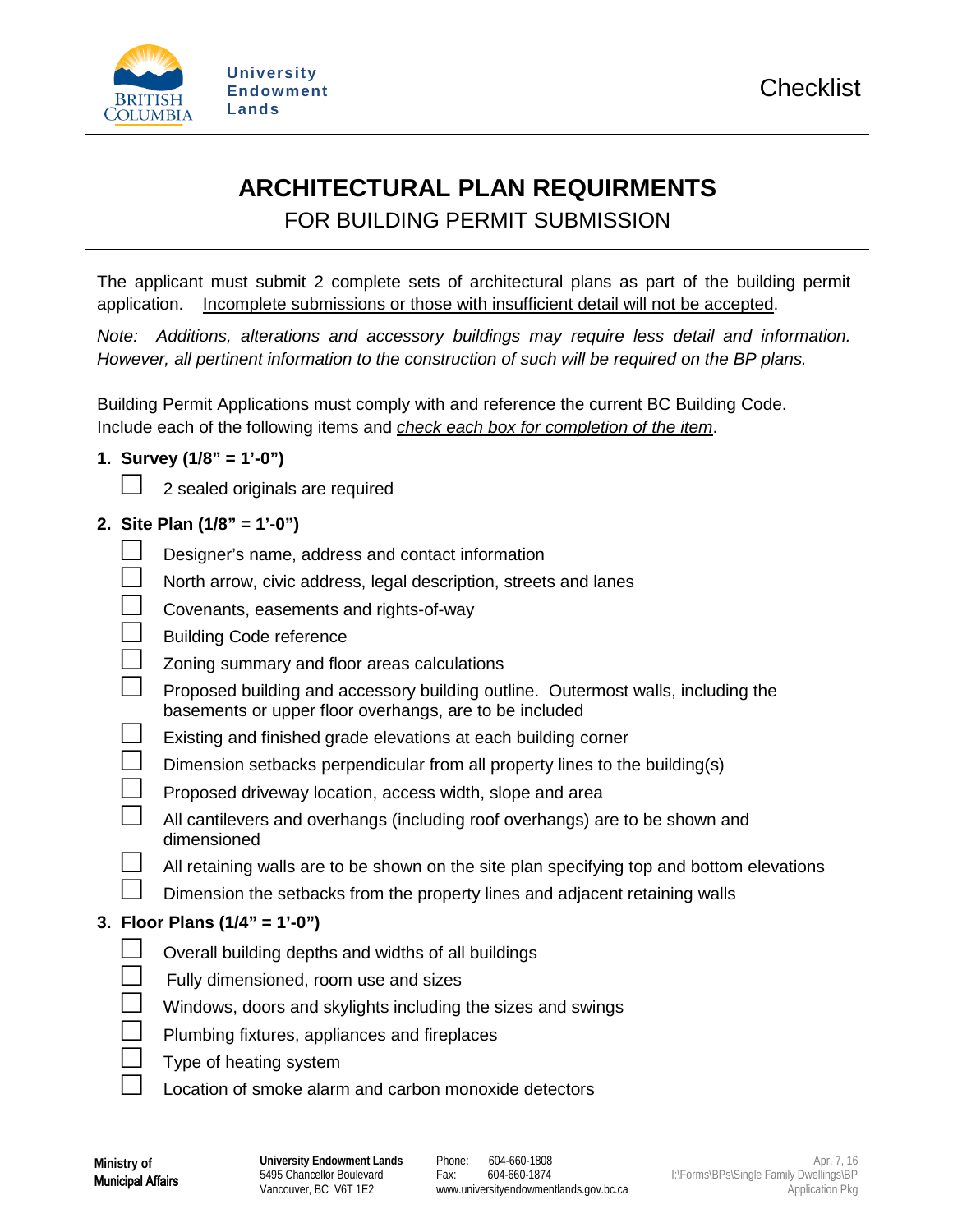

Continued……

|  | 4. Elevations (1/4"=1'-0")                                                                                                                                                                                                                       |
|--|--------------------------------------------------------------------------------------------------------------------------------------------------------------------------------------------------------------------------------------------------|
|  | All four elevations for house and accessory building                                                                                                                                                                                             |
|  | Show elevations of all finished floors, top plates, parapet walls and roof peaks                                                                                                                                                                 |
|  | Specify the existing and finished grades at building corners                                                                                                                                                                                     |
|  | Show spatial separation calculations: limiting distance, exposed building face, allowable<br>unprotected and proposed openings                                                                                                                   |
|  | Specify roof slopes                                                                                                                                                                                                                              |
|  | 5. Cross Sections $(1/4" = 1'-0")$                                                                                                                                                                                                               |
|  | Floor to ceiling dimensions including crawl and roof spaces                                                                                                                                                                                      |
|  | Label all roof, floor, wall and foundation assemblies<br>(Note: Assemblies must show the materials that are specific to the project applied for and<br>materials must be consistent with the details provided by the Bldg Envelope professional) |
|  | Elevations at each finished floor, uppermost ceiling and roof peak                                                                                                                                                                               |
|  | Cross section through stairs to floor above indicating headroom clearance above stairways                                                                                                                                                        |
|  | Provide roof and deck venting information where applicable                                                                                                                                                                                       |
|  | Provide a detail for roof decks over habitable spaces                                                                                                                                                                                            |
|  | Dimension and label any crawl spaces                                                                                                                                                                                                             |
|  | 6. Details (appropriate scale)                                                                                                                                                                                                                   |
|  | General notes                                                                                                                                                                                                                                    |
|  | Exterior/ interior guards and handrail details and dimensions                                                                                                                                                                                    |
|  | Straight stairs - Stair rise, run, treads                                                                                                                                                                                                        |

 $\Box$  Curved stairs – minimum/ maximum and average runs and radius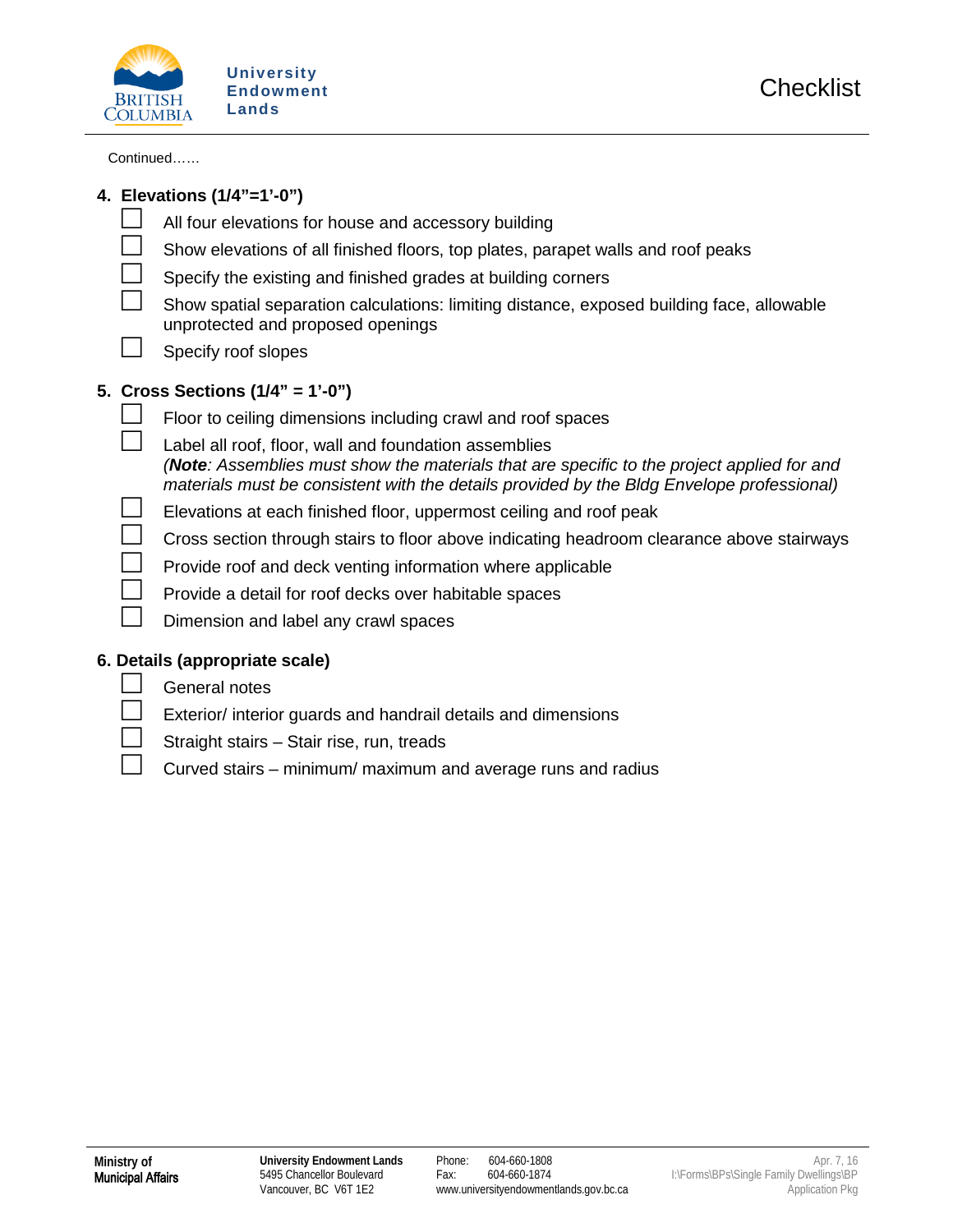

## **SEISMIC DESIGN FOR PART 9 BUILDINGS SINGLE AND TWO FAMILY DWELLINGS** LATERAL BRACING REQUIREMENTS

Page 1 of 3

The purpose of this bulletin is to inform owners, architects, designers, and contractors of the structural design requirements to resist lateral loads due to wind and earthquake occurrences for Part 9 buildings (single and two family dwellings). The lateral bracing requirements are illustrated in the free 28-page resource, *Illustrated Guide for Seismic Design of Houses* located a[t www.hpo.bc.ca/seismic-design-guide.](http://www.hpo.bc.ca/seismic-design-guide)

Effective immediately, plans forming part of building permit application must clearly show how the proposed building complies with the new requirements for lateral bracing. The design criteria for the braced wall bands and panels must be shown on the structural engineered set of the building permit plans. Applications will not be accepted if the following information is not shown on the plans.

## **Information on Structural Drawings**

The 2018 BCBC requires all Part 9 buildings, including single and two family dwellings, to be designed to resist lateral loads due to wind and earthquake occurrence using ONE of the following methods:

- A. **Part 9** Article 9.23.13.4. to 9.23.13.7. of the 2018 BC Building Code,
- B. **Part 4** of the BC Building Code, *or*
- C. Good engineering practice such as that provided in CWC 2009, "Engineering Guide for Wood Frame Construction" (**Part B** *or* **Part C**).

Mixing and matching of these three methods is not acceptable.

Structural Design using Part 4 of the BCBC or Part B or C of the CWC must be done by a Registered Professional Engineer.

To demonstrate code compliance the structural engineer must declare which option is being used for the design of the lateral loads using the following statement (if CWC 2009 is used, state whether Part B or Part C is being used):

*"I, \_\_\_\_\_\_\_\_\_\_\_\_\_\_\_\_\_\_\_\_\_\_\_\_\_\_\_\_\_\_\_\_\_\_, have reviewed and confirmed that the lateral resistance of this building for wind and earthquake is designed in accordance with \_\_\_\_\_\_\_\_\_\_\_\_\_\_\_\_\_\_\_\_\_\_\_\_\_\_\_\_\_\_\_\_\_\_\_\_\_\_\_\_\_\_\_\_\_\_\_\_\_\_\_\_\_\_\_\_\_\_\_\_\_\_."*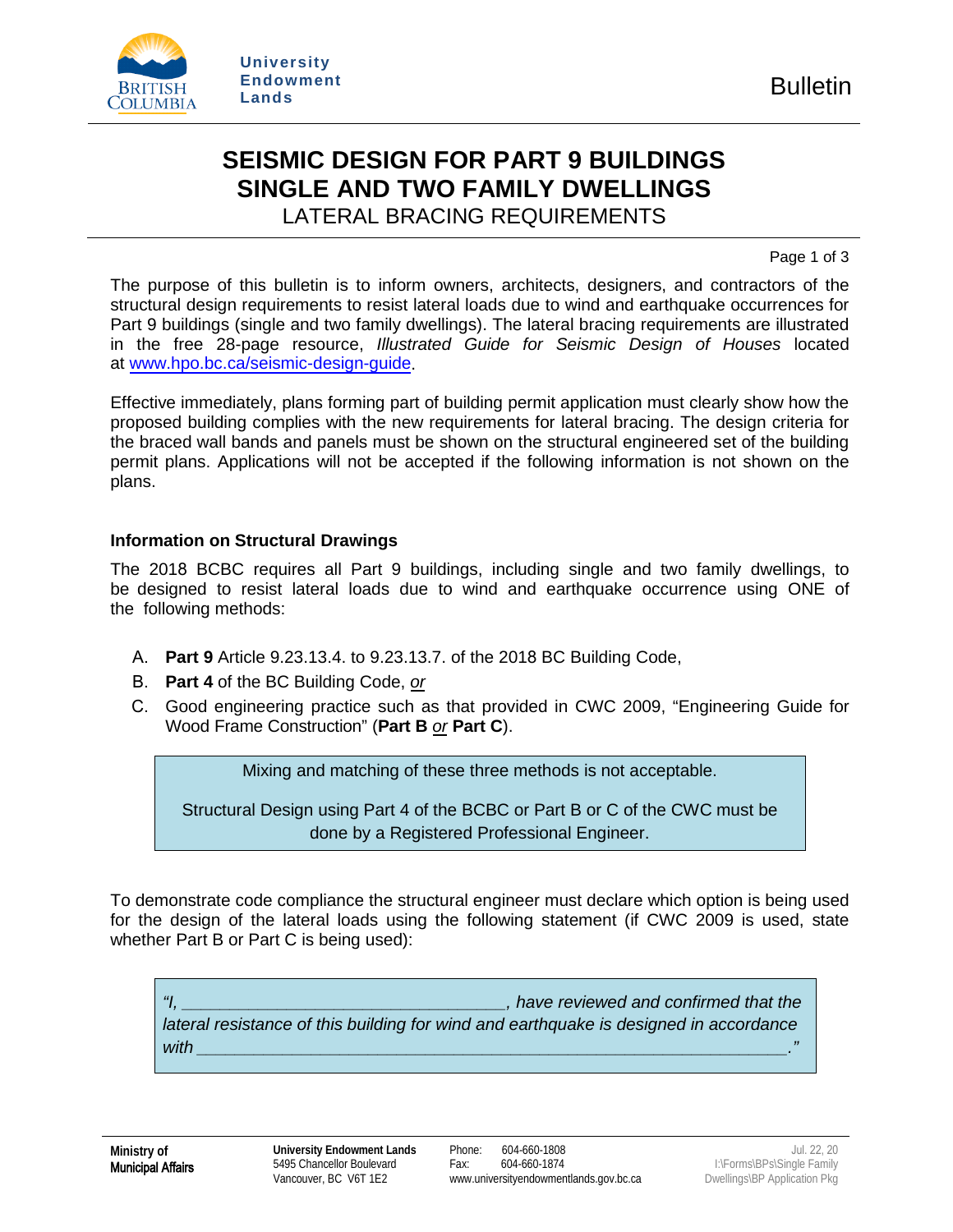

Page 2 of 3

## **General Structural Notes must specify the requirements of the 2018 BCBC applicable to the design, including but not limited to:**

• The seismic region where the proposed construction is located (see Table C-2 in Division B Appendix C of the BCBC). For the University Endowment Lands use:

## Vancouver (Granville and 41<sup>st</sup> Ave).

- Whether it is light construction or heavy construction (buildings with tile roofs or concrete topping on floors) (see 9.23.13.2. and 9.23.13.3. of the BCBC).
- Climatic loads, such as snow (S), rain (Sr), wind (q) and seismic (Sa).
- Live loads of all floors.
- Dead loads of exterior walls, floors and roofs. Indicate if roof tile, concrete topping and/or stone cladding are used.
- Specification and standards for sheathing, lumber, fasteners, steel connectors, holddowns, anchor bolts, etc.
- Assumed soil bearing capacity.

## **If Part 9 of the 2018 BCBC or Part C of CWC 2009 is used to design for lateral loads, then the following information must be shown of the structural drawings:**

- Braced wall panels must be hatched and labelled BW.
- Details of braced wall panels including type of sheathing, fastener size and spacing of nails.
- Percentage (%) of braced wall panels in each braced wall band at each floor level.
- Anchorage of braced wall panels including material, size, spacing (braced wall bands must be aligned with bands on the storeys below and above and be a full storey in height).

*Note any exceptions or trade-offs used in the design complete with dimensions. See 9.23.13.5.(3), 9.23.13.5.(4), 9.23.13.5.(5) and 9.23.13.7. for options.*

## **If Part 4 of 2018 BCBC & Part B of CWC 2009 is used to design for lateral loads, then the following information must be shown of the structural drawings:**

- Site Classification.
- Acceleration-based site coefficient (Fa).
- Rd and Ro.
- Building Base Shear.
- Total factored shearwall shear force in each direction at each storey.
- Strength of shearwall and total length of shearwalls required in each direction at each storey.
- All shearwalls (those used to resist lateral forces and may include exterior walls) must be hatched and labelled "SW".
- All drag struts must be shown as dotted lines.
- Shearwall details including framing, type of sheathing, nailing size and spacing, blocking.
- Details of all elements participating in the load path including drag struts, hold-downs, straps, etc. to show how forces are transferred from roof to foundation.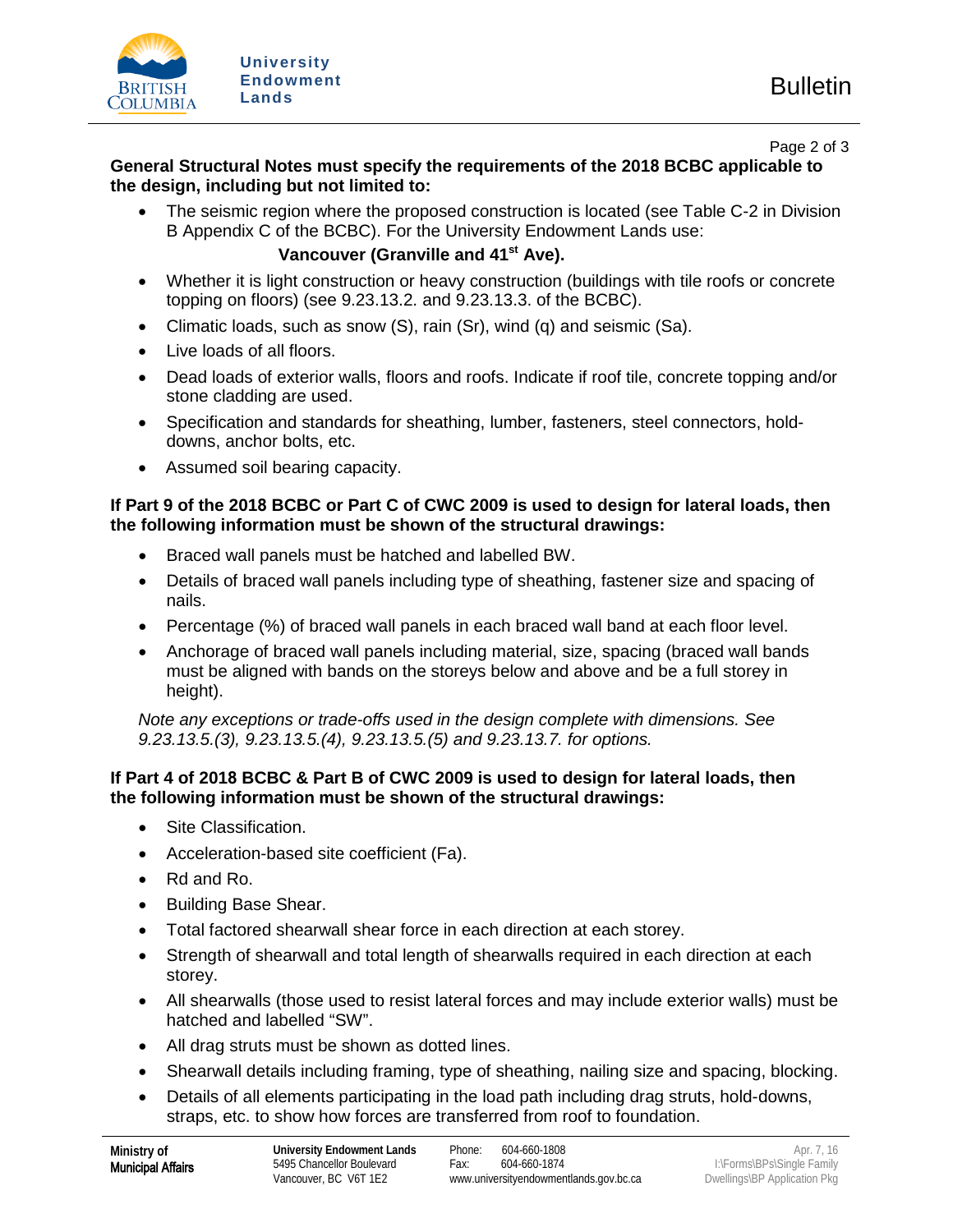

## **Quality of Structural Drawings**

Structural drawings must comply with the following requirements:

- All structural notations must be legible and of good drafting quality. Hand written notations will not be accepted.
- Structural drawings may need to be separate from the architectural drawings if the combined structural and architectural drawings are not legible.
- All notes and details must be on the structural drawings. Notes and details on separate sheets (of different sizes) attached to the structural drawings will not be accepted.
- If revisions are needed, two complete sets of revised drawings (signed, sealed and dated) by the structural engineer are required. At the discretion of the plan checkers, minor revisions may be done by hand by the structural engineer with their initials on the original submitted drawings. "Cut and paste" sheets will not be accepted.

## **Good Engineering Practice**

The Building Department may request the professional engineers to submit Structural Design Calculations and/or confirmation of independent review as outlined in the *Quality Management Guidelines* published by Association of Professional Engineers and Geoscientists of BC (APEGBC) to ensure the design is in compliance with the current BC Building Code.

The APEGBC requires all professional engineers to design in accordance with good engineering practice. In terms of Part 9 buildings, including single family dwellings, this means using the latest CWC as a minimum. Further information can be obtained from the *Guidelines for Professional Structural Engineering Services for Part 9 Buildings in British Columbia* published by APEGBC.

## **Field Reviews by the Structural Engineer of Record**

The Structural Engineer of Record must submit a field memo at the sheathing inspection, the framing inspection and the insulation inspection (if applicable) to confirm that the construction, including braced walls and shearwalls, at that stage are constructed according to the drawings submitted for building permit and are in general compliance with the BC Building Code.

## **Further Information**

The *Illustrated Guide for Seismic Design for Houses* provides explanatory material, colour illustrations and checklists for designers and other professionals to assist in applying the requirements to their design and plans.

## **Renovations and Additions**

All renovations and additions should be designed to the current 2018 BCBC, including the lateral resistant to wind and earthquake loads. When an existing home is going through a major renovation or addition, a Registered Professional Engineer should be engaged to confirm that the addition or renovation does not reduce the level of structural performance of the existing structure below the level that existed prior to the level of the addition or renovation. (Refer to the "Guidelines of Professional Structural Engineering Services for part 9 buildings in British Columbia" published by APEGBC.)

*This information is provided for convenience only and is not in substitution of applicable UEL Bylaws or Provincial or Federal Codes or laws. You must satisfy yourself that any existing or proposed construction or other works comply with such bylaws, codes and other laws.*

**Ministry of**  Municipal Affairs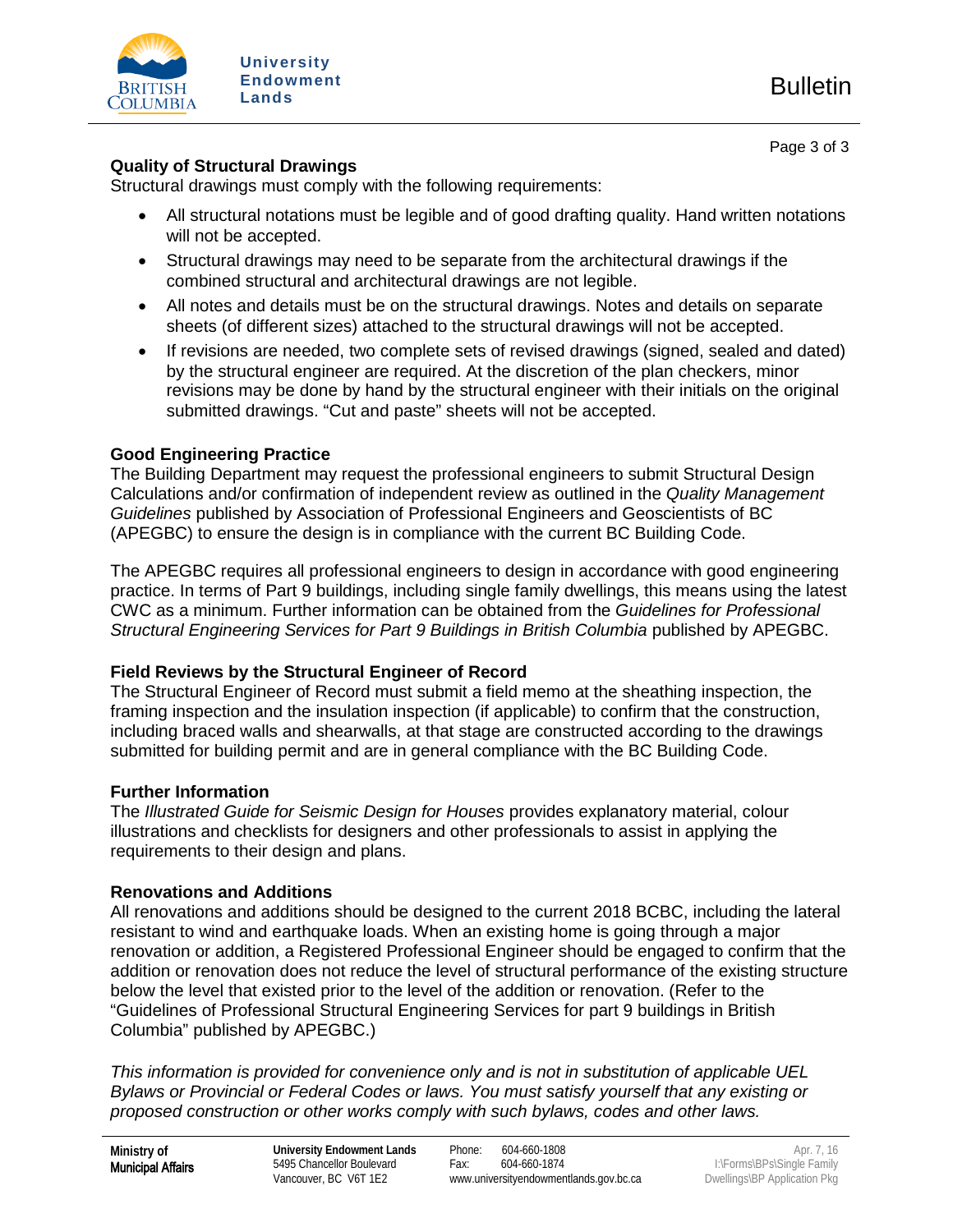

## **ON-SITE STORMWATER MANAGEMENT POLICY** SINGLE FAMILY LOTS

### **Purpose**:

The purpose of this bulletin is to inform owners, builders and professional engineers of the University Endowment Lands (UEL) requirements pertaining to the UEL Stormwater Management policy.

### **Background**:

The UEL stormwater management policy applies to all single family lots at the time of redevelopment, including renovations and additions. A Registered Professional Engineer must be retained to design and assure that the installation of on-site stormwater management systems in accordance with this policy. Plans and supporting documents of the design shall be submitted to the UEL for approval at the Building Permit application stage.

### **Application**:

The following stormwater release rate applies to individual lots:

**A Maximum Stormwater release rate of 3 L/s in a 1:5 year peak storm event.**

In all cases the UEL will provide no greater than one 4 inch storm service connection to the property.

A number of methods may be used to comply with the above requirements, including infiltration and detention. Refer to the Metro Vancouver Stormwater Source Control Design Guidelines 2005 for recommended methods and practices at:

[http://waterbucket.ca/rm/2011/06/21/metro-vancouver-develops-design-guidelines-to](http://waterbucket.ca/rm/2011/06/21/metro-vancouver-develops-design-guidelines-to-complement-water-balance-model/)[complement-water-balance-model/](http://waterbucket.ca/rm/2011/06/21/metro-vancouver-develops-design-guidelines-to-complement-water-balance-model/)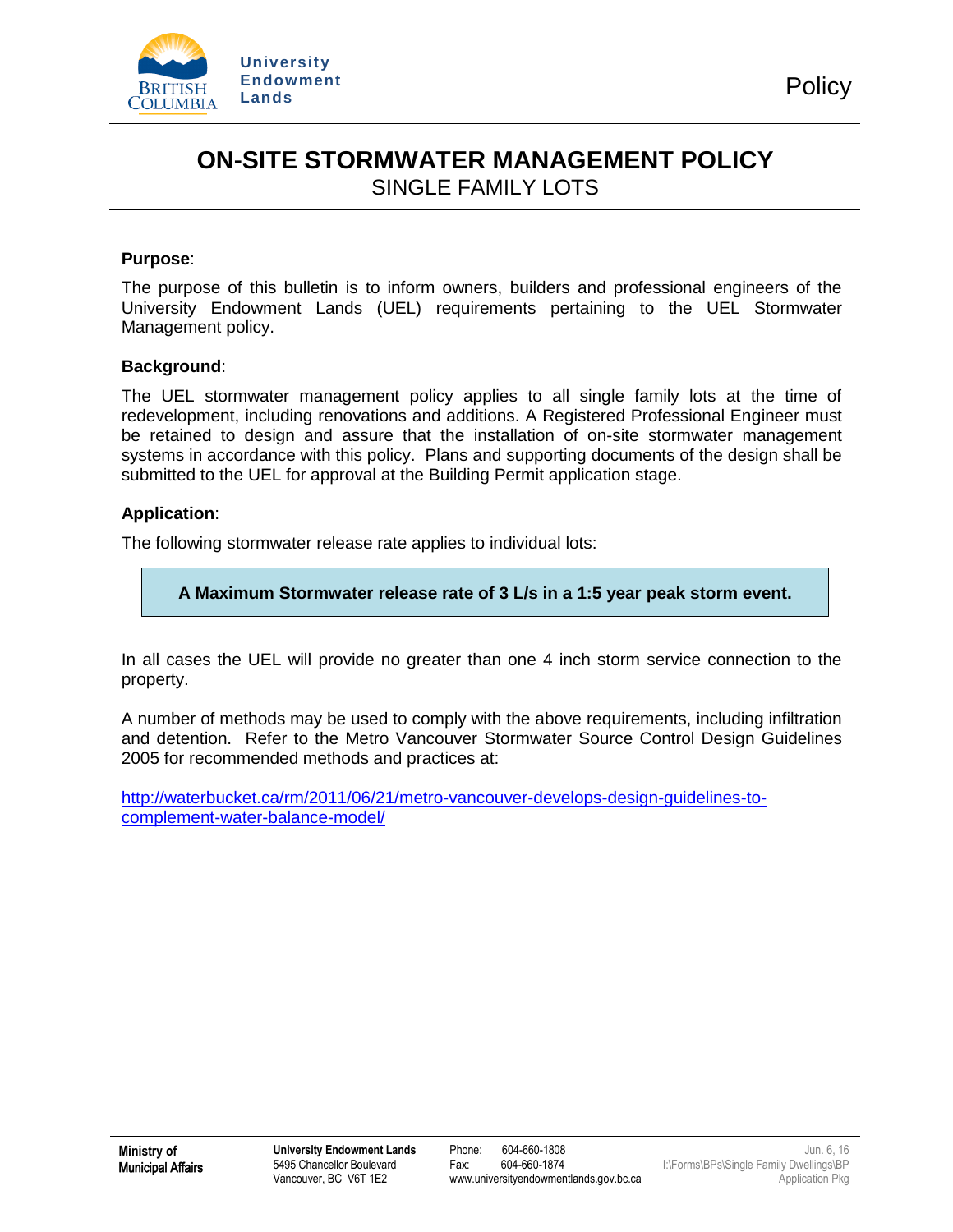

## **MECHANICAL UNITS** LOCATION AND NOISE LEVELS

The purpose of this bulletin is to define the allowable location and noise levels of mechanical units such as air conditioning units, exhaust fans, heat pumps, generators, etc.

The noise emitted from these units often violates the noise bylaw and staff are receiving an increasing number of complaints from residents concerning this noise.

The *Land Use, Building and Community Administration Bylaw* (the Bylaw) defines a structure as "any residence, building, fence, machinery, equipment, ornaments, or other man-made or manufactured items".

As mechanical units fall under this definition, there is no provision in the Bylaw for these units to be permitted in required yards unless they are enclosed in an accessory building in compliance with the Bylaw.

Please note that **in all cases it is the property owner's responsibility** to ensure that the noise emitted from the mechanical unit complies with the Noise Control Bylaw, Schedule 6 of the Bylaw, and does not unreasonably disturb "the quiet, peace, rest, enjoyment, comfort or convenience of persons in the neighbourhood or vicinity".

If a mechanical unit is found to be unreasonably disturbing a neighbouring resident, the property owner must then take the necessary steps to bring the noise level into compliance with the Bylaw.

In effort to avoid complaints after these units are installed, the University Endowment Lands (UEL) Building Department is asking architects, designers and building contractors to address this issue at the early stages of design and construction as it can be difficult to remedy this problem after these units are in place.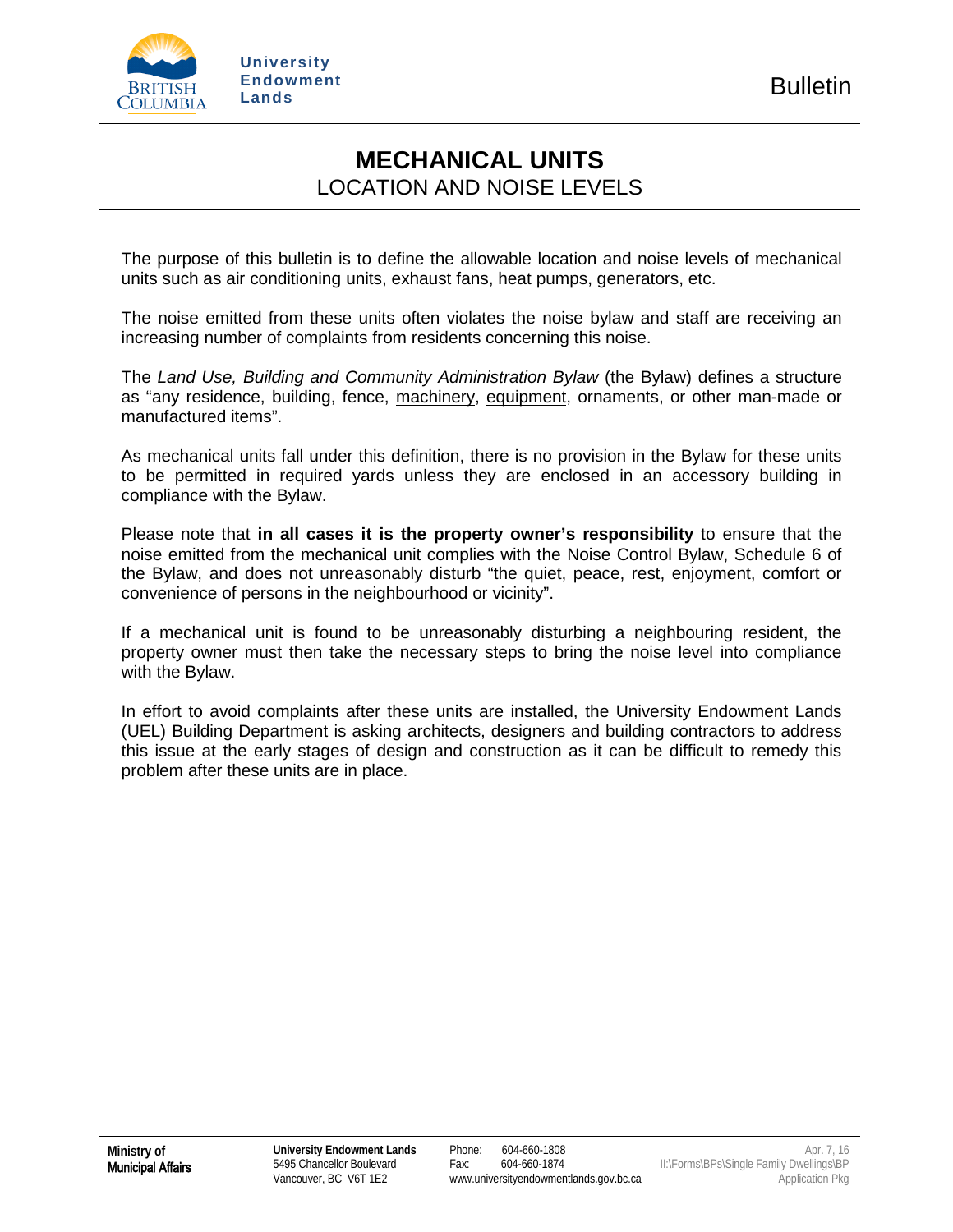

# **HEATING SYSTEM REQUIREMENTS**

The purpose of this bulletin is to inform building permit applicants, building and heating contractors of the certification requirements for heating systems when applying for a building permit for single family dwellings, duplexes, row houses and townhouses.

The design, installation, certification and required documentation for heating systems must be in accordance with and meet the criteria detailed in the table below. All plans and documents are to be sealed by the appropriate individuals and submitted for review prior to commencement of work.

| <b>System</b><br>Type                   | <b>Design Criteria</b>                                                                                                             | <b>Required Documents</b>                                                                                                        | <b>Required Certification *</b>                                                                                                             |
|-----------------------------------------|------------------------------------------------------------------------------------------------------------------------------------|----------------------------------------------------------------------------------------------------------------------------------|---------------------------------------------------------------------------------------------------------------------------------------------|
| <b>Hydronic</b><br>(Hot Water)          | • CSA B214-01<br>Installation Code for<br>hydronic heating<br>system<br>Good engineering<br>$\bullet$<br>practices                 | Room by room heat<br>٠<br>loss summary<br>Radiant panel layout,<br>baseboard lengths<br>(where applicable)<br>Boiler room layout | <b>TECA Certified</b><br>$\bullet$<br>Designer or<br>Registered<br>$\bullet$<br>Professional (supply<br>Letters of Assurance)               |
| <b>Forced Air</b>                       | <b>HRAI</b> Digest<br>٠<br><b>Quality First Forced Air</b><br>٠<br><b>Guidelines</b><br>Good engineering<br>$\bullet$<br>practices | Room by room heat<br>٠<br>loss summary<br>Duct system design<br>layout                                                           | <b>TECA Certified</b><br>Designer or<br><b>HRAI</b> Certified<br>Designer or<br>Registered<br>Professional (supply<br>Letters of Assurance) |
| <b>Geothermal</b><br>(Ground<br>Source) | Good engineering<br>٠<br>practices                                                                                                 | Room by room heat<br>$\bullet$<br>loss summary<br>Piping layout, exterior<br>$\bullet$<br>and interior (where<br>applicable)     | Registered<br>$\bullet$<br>Professional (supply<br>Letters of Assurance)                                                                    |

∗ **Upon completion of installation,** submit a copy of the University Endowment Lands (UEL) Heating System Certification of Installation form.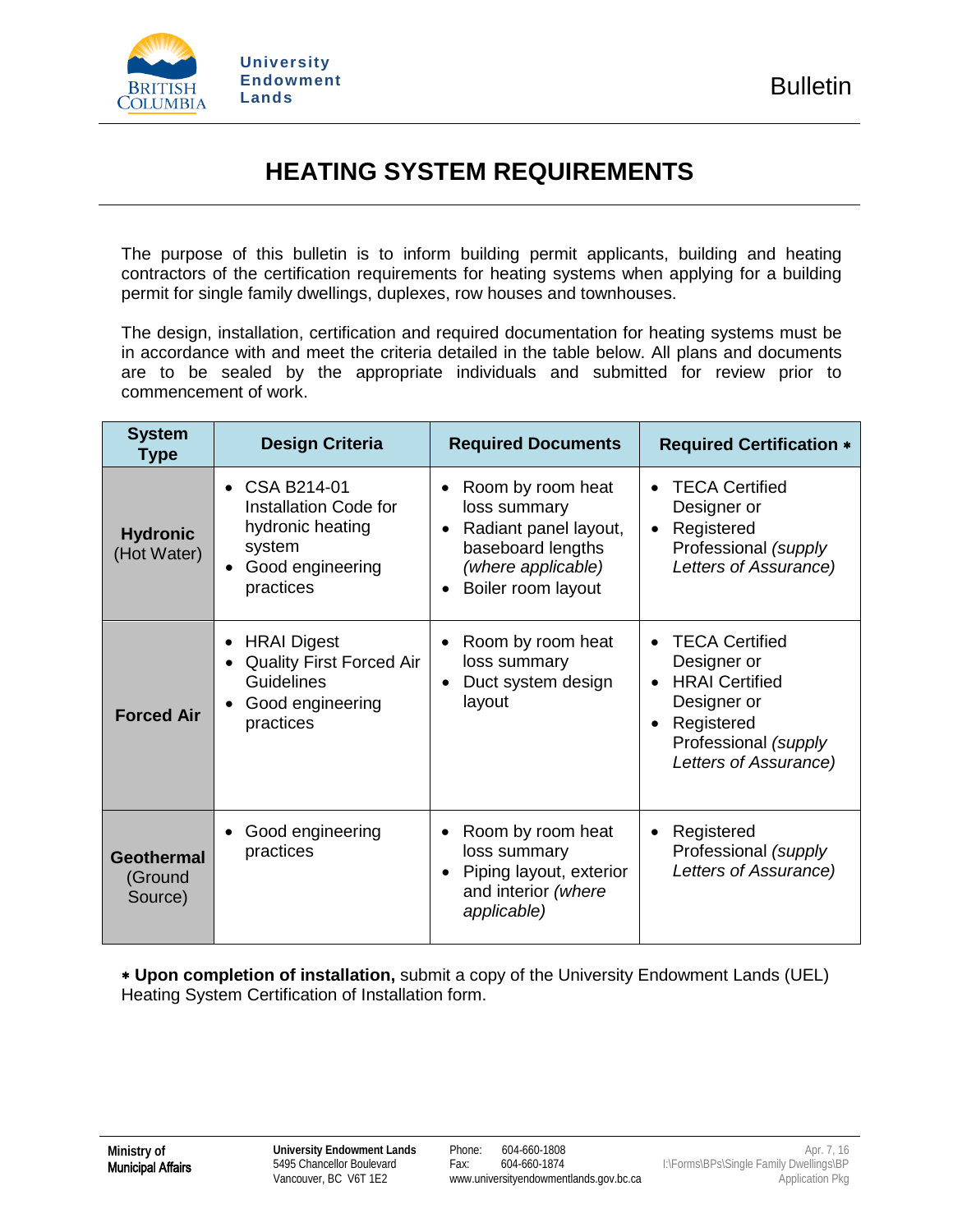

# **SPRAY-IN-PLACE THERMAL INSULATION**

The purpose of this bulletin is to inform owners, design professionals and contractors of the UEL requirements pertaining to the use of spray-in-place thermal insulation in wood-frame construction, namely in single family dwellings.

There are many products of this nature available in the marketplace, ranging from low density to medium density foam, each with a variety of chemical compositions and characteristics. The following requirements apply to the use of these materials in the UEL.

### **Spray Applied Rigid Polyurethane Foam**

(*Medium density in conformance with CAN/ULC-S705.1)* 

This type (as referenced in Section 9.25.2.2 of the 2018 BC Building Code) is permitted outright. Submit the following supporting documentation:

- Proof that the product is in conformance with the CAN-ULC standard.
- Copy of the Licensed Installer's certification.

### **Medium Density Foam Products**

*(Other than those in conformance with CAN/ULC-S705.1)*

Products of this type that have been tested by the Canadian Construction Materials Centre (CCMC) will be accepted. Submit the following supporting documentation:

- The CCMC evaluation report confirming that the thermal resistance performance is equivalent to that required in Article 9.25.2.1 of the BC Building Code.
- Copy of the Licensed Installer's certification.

## **Other Spray-in-Place Products**

Other spray-in-place products may be accepted on the basis of the Alternative Solution provisions of the BC Building Code (BCBC). Submissions for alternative solutions must provide the following:

- Documentation of Alternative Solutions in accordance with Division C Part 2 –Subsection 2.3.1 of the 2018 BC Building Code.
- Letters of Assurance (BCBC) from a BC Registered Professional.
- Copy of the Licensed Installer's certification.

The installation of spray-in-place foam insulation must also comply with other BC Building Code requirements pertaining to wall and roof construction unless otherwise approved as an Alternative Solution (i.e. vapour barrier and venting).

The information of the specific type of insulation to be used must be on the building permit plans. *Note: All required documentation must* 

*be submitted to the UEL Building Department prior to the installation of the insulation/vapour barrier inspection.*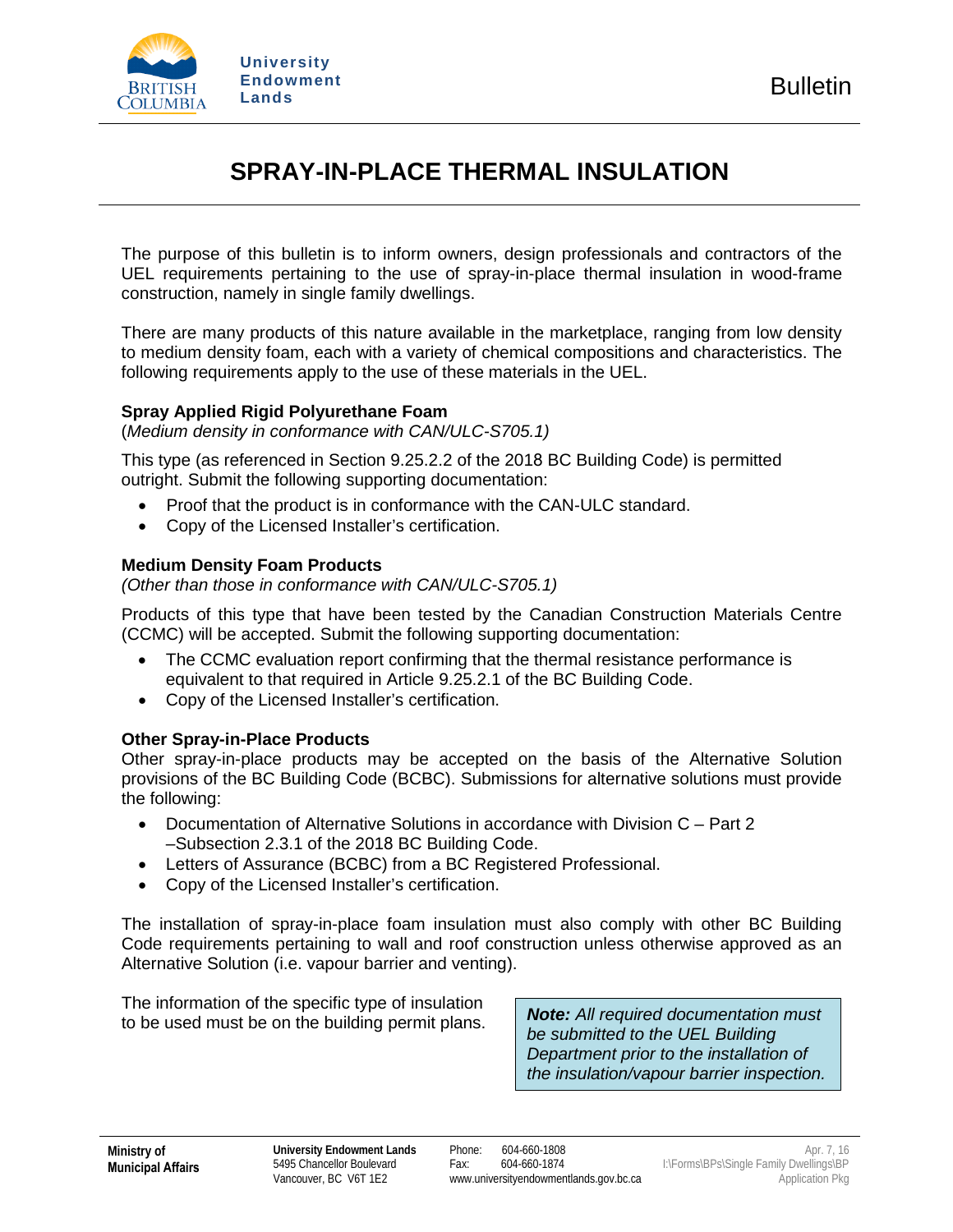

## **DRIVEWAYS ON PUBLIC PROPERTY**  FOR SINGLE FAMILY DWELLING UNITS

The purpose of this policy is to define the location, design and number of driveway entrances permitted in the Single Family District within the University Endowment Lands (UEL).

The UEL frequently receives requests for new driveway entrances across public property. It is the intent of this policy to ensure that, as the community redevelops, the existing streetscapes across public property are maintained.

New driveway entrances within the UEL shall be constructed to maintain consistency with the existing entrances in the area. The original driveway entrances were constructed and spaced with the intent of maintaining as much green space as possible.

### **The following requirements must be met before approval of any new driveway entrances across public property:**

- 1. New driveway entrances shall be constructed at right angles to the street and the curb radius must be consistent with others in the area. No portion of the curb radius shall occur beyond the projected property lines of adjacent sites. Refer to the Driveways on Public Property policy for specifications.
- 2. The maximum width of a driveway entrance is 14 feet.
- 3. Sidewalk grades and grades along the property line must be maintained and any adjustments to the driveway grade must take place on private property.
- 4. Driveway entrance material shall be blacktop or removable pavers.
- 5. Properties with a frontage of less than 125 feet are permitted only one driveway entrance. No more than two driveway entrances are permitted for any property within the UEL Single Family District.
- 6. New driveways in Area C must be accessed from the lanes.
- 7. Curbs must have a trowelled finish and sidewalks must have a broom finish.
- 8. Trees, lamp standards and fire hydrants will not be moved to accommodate new driveway entrances.
- 9. Where lane access is available driveways will not be permitted to access the front street.
- 10. The Superintendent of Public Works will determine if the construction of the driveway shall be carried out by UEL staff or a private contractor. A private contractor must request a form inspection prior to placement of concrete or asphalt.

Where a driveway provides access to Chancellor Boulevard or University Boulevard, exceptions may be made to the above requirements to permit safe entrance and egress. In such cases, approval from the University Endowment Lands and the Ministry of Transportation and Highways must be granted.

Specification drawings for driveway entrances form part of this policy.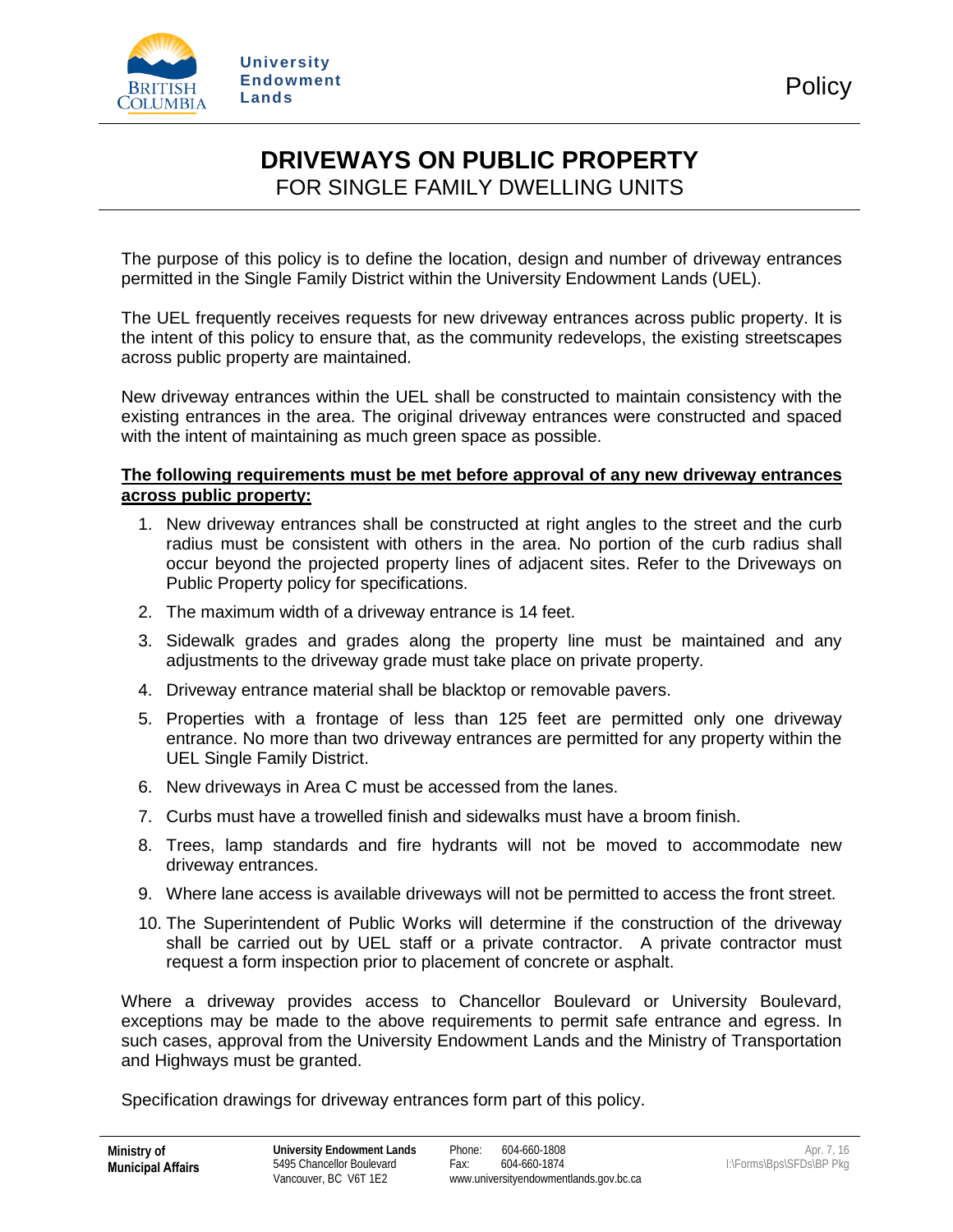

## **DRIVEWAYS ON PUBLIC PROPERTY SPECIFICATIONS** FOR SINGLE FAMILY DWELLING UNITS



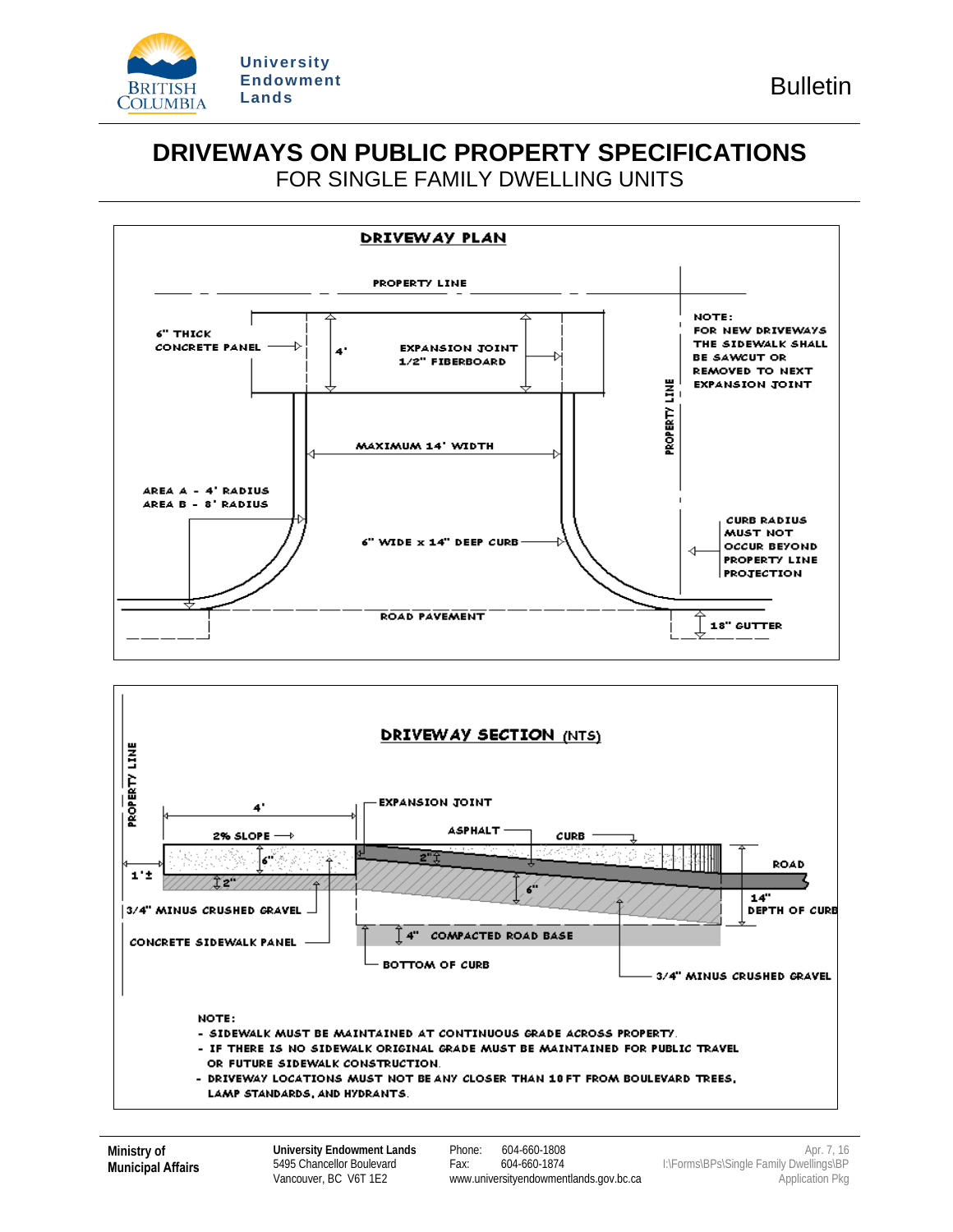

 $\overline{a}$ 

k.

# **SITE RULES SIGN**

**The "SITE RULES" sign shown below must be posted on site before a Building Permit can be issued. The sign must be black lettering on a white background and durable enough to last the duration of the project.**

| 1"<br>Site must be kept clean at all times. Deposit paper, food scraps,<br>cans, construction waste and other garbage in proper receptacles.<br>Municipal street, sidewalk and boulevards must be kept clean at |                                                                                                                                                                                                                                                                   |
|-----------------------------------------------------------------------------------------------------------------------------------------------------------------------------------------------------------------|-------------------------------------------------------------------------------------------------------------------------------------------------------------------------------------------------------------------------------------------------------------------|
|                                                                                                                                                                                                                 |                                                                                                                                                                                                                                                                   |
|                                                                                                                                                                                                                 |                                                                                                                                                                                                                                                                   |
|                                                                                                                                                                                                                 |                                                                                                                                                                                                                                                                   |
|                                                                                                                                                                                                                 |                                                                                                                                                                                                                                                                   |
|                                                                                                                                                                                                                 |                                                                                                                                                                                                                                                                   |
|                                                                                                                                                                                                                 |                                                                                                                                                                                                                                                                   |
|                                                                                                                                                                                                                 |                                                                                                                                                                                                                                                                   |
|                                                                                                                                                                                                                 | Radio volume must be kept low enough so that it is not annoying<br>Material shall be delivered during regular working hours.<br>Construction material shall be kept on site and not stored on the<br>In case of problems, please contact the site superintendent. |